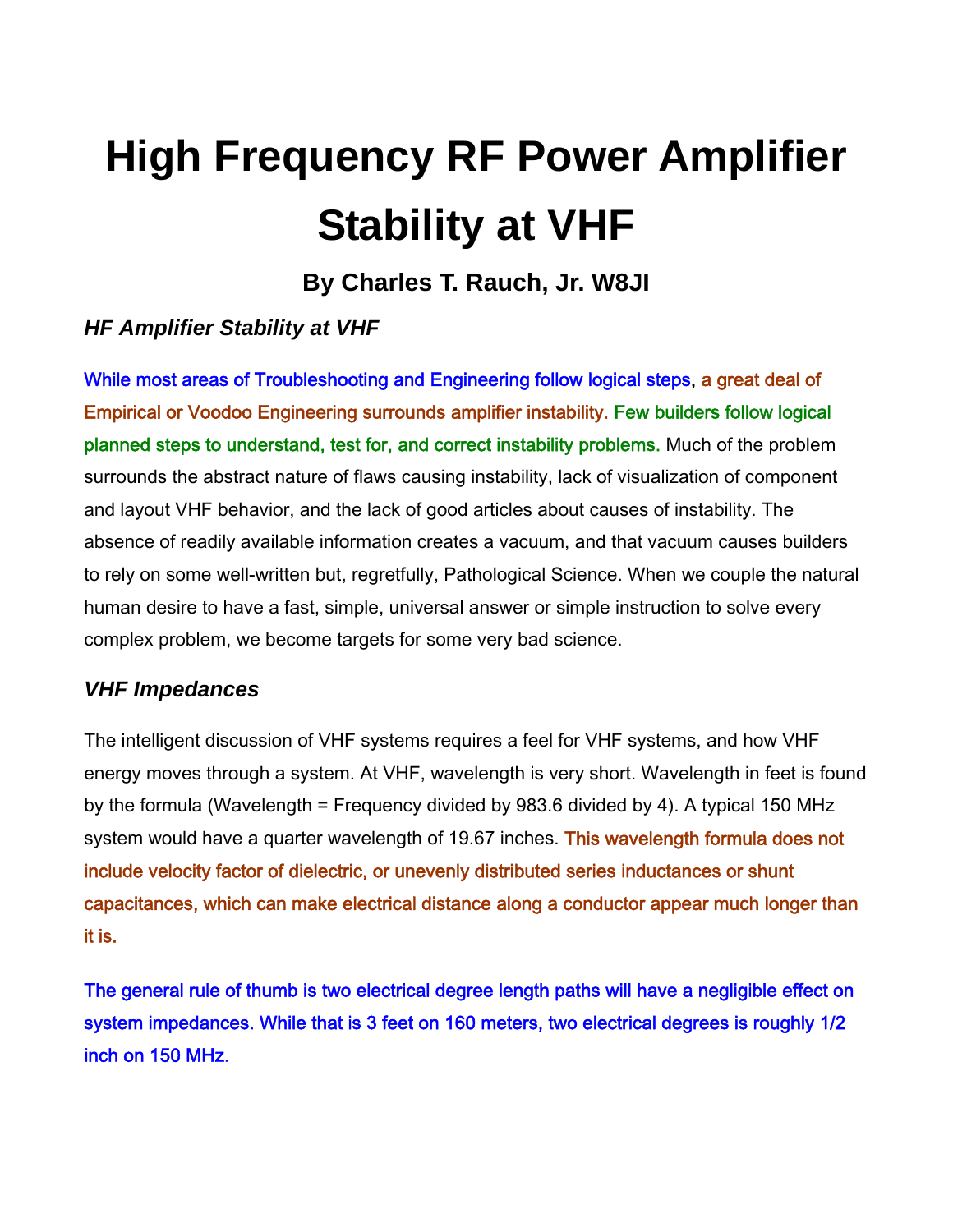A 10-inch long conductor, in particular a thin conductor with a dielectric, is just like having no path at all for VHF, yet we see Internet suggestions of adding thin wires from Control Grid pins up to tuning capacitors to beneficially alter the path from tuning capacitor to Control Grid in some amplifier layouts!

VHF paths must be short and very wide, and ideally would be smooth surfaces. A wide path acts more like a ground plane, instead of a transmission line. For example, a 20-inch metal radius makes a very low impedance ground path at VHF, yet a 20-inch thin wire can look like no ground connection at all between two points! If we want reasonable results, we have to stop following unreasonable logic or junk science when making changes. If a tuning capacitor is poorly connected back to the Control Grid at VHF, because the path through 10-inch wide sheet is too long, we are NOT going to improve it with an additional several inches length of .060 inch wide conductor in parallel. The notion something so thin in parallel with a wide ground plane helps reduce path impedance is silly.

## To actually improve things, we must stop treating VHF systems like they were DC systems, or HF systems.

A similar error occurs in a west coast amateur's discussions of VHF suppressors. He treats the VHF suppressor as an isolated component that solely determines Anode system "Q". The Anode suppressor is actually one small section of a much longer path that behaves like a transmission line. The suppressor "Q", in isolation, means very little to overall system behavior. We have to look at the suppressor in full context of how it modifies a much more complex system's overall impedance. This is why every suppressor, when optimized, must be optimized for a particular system. As we see when we look at commercial designs, one size does not fit all. In many cases no suppressor at all is required, and when required, depending on application and layout, a variety of styles are used. There is no single right way and wrong way.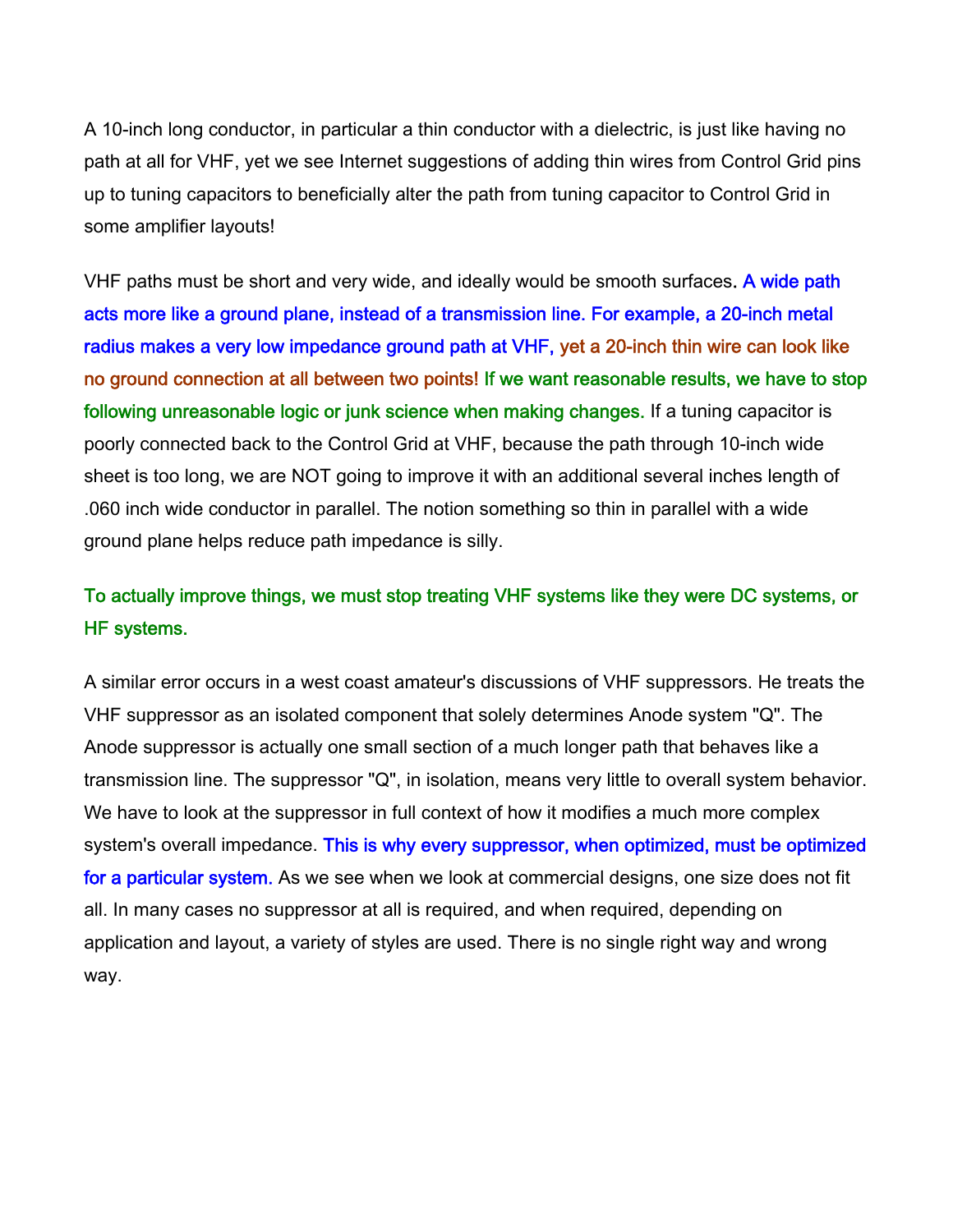#### *Circuit Configuration*

We might assume, because of a certain circuit configuration or descriptive system name, the system behaves like that configuration on all frequencies. More often than not, there are exceptions to that assumption. Within a certain frequency range, things do behave as schematics and descriptions might indicate. Beyond those frequency limits things change. Let's consider the case of a grounded grid amplifier.

A grounded grid amplifier only acts as if the Control Grid were grounded over a certain range. The range where the system behaves as expected is determined by how the Control Grid is grounded, both with components and wiring the builder or designer can control, and by things inside the tube that only the tube manufacturer can control. Grounded grid amplifiers are theoretically unconditionally stable, because they have extremely high negative feedback from output-to-input. This negative feedback, determined by the ratio of output load impedance to input impedance, normally swaps out any regeneration. The Control Grid or Control Grids, in theory anyway, also shield the input from the output.

Unexpected problems occur when the system does not behave as the schematic implies. This is because the schematic does not show stray impedances. These stray impedances can reconfigure the amplifier stage on various frequencies, making it change modes anywhere from stable grounded-Control Grid operation, to a mode where the Control Grid floats. 3-500Z Tube Dominant capacitance is Control Grid-Anode and Control Grid-Cathode.

# These capacitance ratios are loosely typical for most transmitting tubes. The Control Grid-tochassis impedance is why the Anode-control Control Grid path, not the plate-Cathode path, dominates VHF stability.

At HF and lower, a different effect can occur. The plate-Cathode feed through can allow regeneration from Anode to Cathode. At high frequencies with long thin Control Grid leads, they might not appear grounded at all.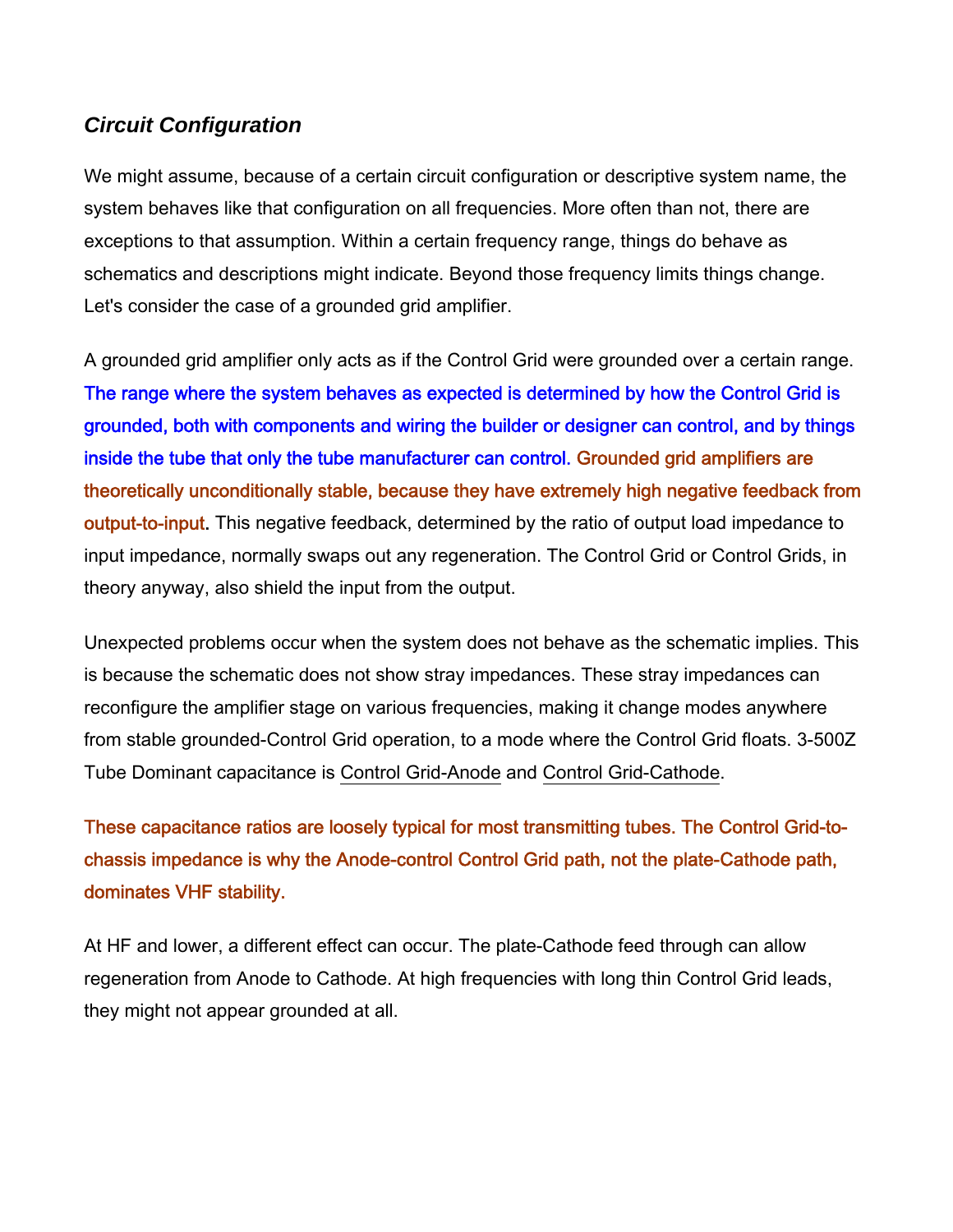This mixture of effects varies with input and output networks, layout, tube, socket, and wiring.



When the impedance of Lgs becomes large enough, either resistive, inductive, or capacitive, the tube is effectively no longer in grounded grid operation. We now have the makings of a Tuned Plate Tuned Control Grid (TPTG) oscillator, with feedback through Cpg. This is why it is important to ground the Control Grid as well as possible.

#### *Cause of Unwanted VHF parasitic Oscillations*

The most sensitive control element in the tube is the Control Grid and generally has the largest influence in determining oscillation frequency. The Control Grid often controls if, when, and where the system oscillates. Small changes in Control Grid and screen grid voltages, with respect to Cathode, dominant tube operation. This is why primary frequency control elements of VFO's or crystal oscillators are normally placed in the Control Grid's circuitry.

The Anode system normally has the highest RF voltage swing in the system. The Anode-Cathode path through the tube has the largest time-varying current, the current being primarily regulated by the Control Grid. If the Anode system presents a high impedance at radio frequencies, small changes in Anode current will cause significant RF voltages to appear. With large Anode voltage changes for relatively small Anode current changes, a very small amount of Anode-to-Control Grid capacitance can be enough to form an oscillator. Logically, the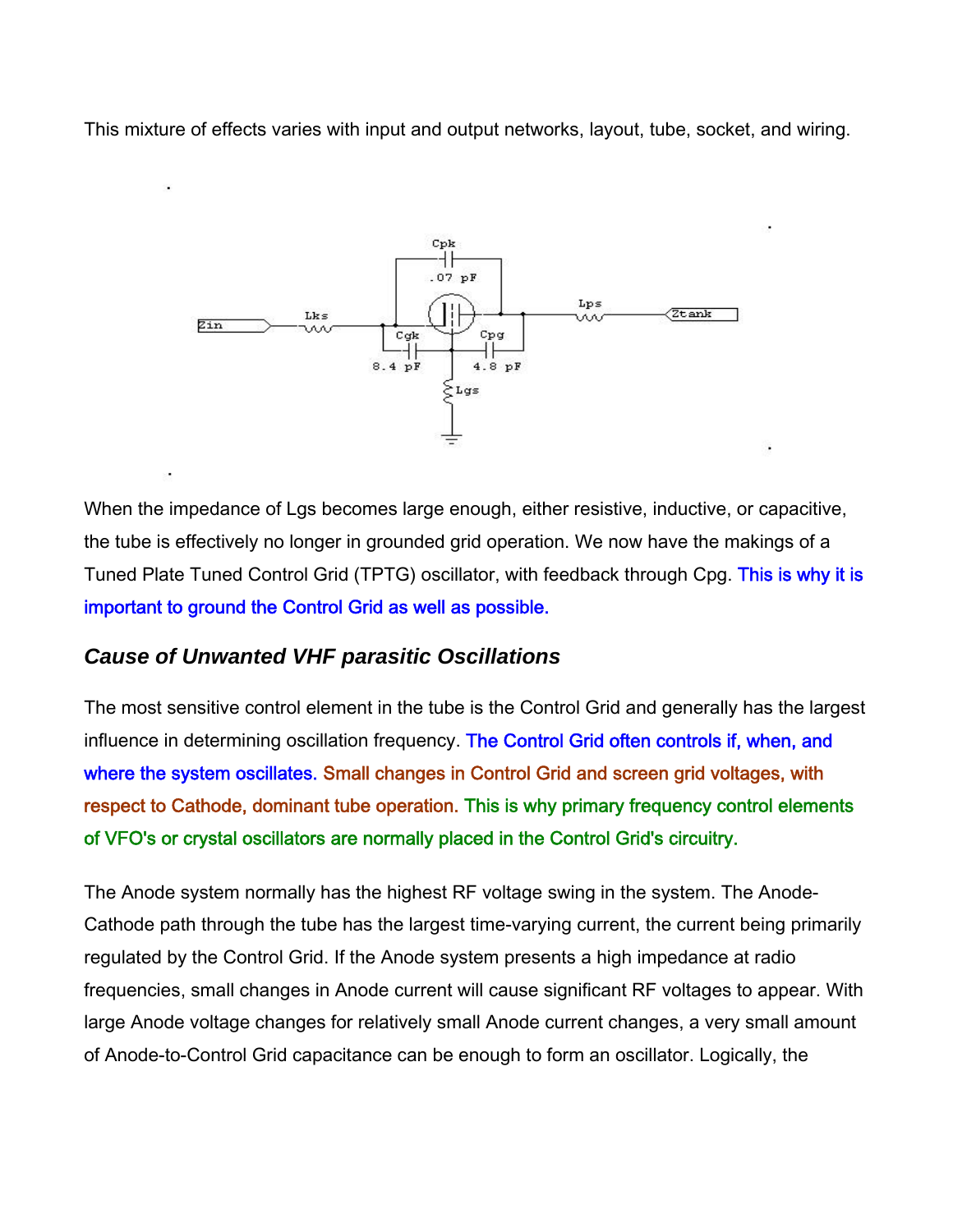Control Grid-Anode path and circuitry at the Control Grid and Anode by far are most likely to dominate an unwanted oscillator system.

An oscillator also must have enough gain to overcome feedback loss, and feedback has to be the correct additive phase. If positive or regenerative feedback does not exceed system losses, the system cannot oscillate. The Control Grid-to-Anode path generally has the highest possible unwanted gain in the amplifier system, and that is why this part of the system is by far the most problematic area for unwanted VHF stability problems in lower frequency amplifiers. The normal mode of VHF oscillation in HF Power Amplifier's is where the tube becomes a Tuned-Plate Tuned-Control Grid Oscillator. The frequency of this oscillator is mostly determined by the Control Grid system, from the Control Grid inside the tube, out through the Control Grid terminal, to whatever is outside the tube.

#### *Inside the Tube*

The Control Grid system has considerable stray capacitance to the Cathode and other low VHF-impedance elements. The Control Grid also has a conductive path connecting the Control Grid to the socket Control Grid pin. The combination of Control Grid-to-Ground Shunt Capacitance and Control Grid-to-Ground Series Inductance through the Control Grid Lead-to-Chassis path forms a parallel resonant circuit with fairly high "Q". Since this circuit mostly exists inside the tube, there is very little we can do externally to reduce Control Grid Impedance at Very High Frequencies (VHF). Most of that impedance is inherent in tube construction. Every Control Grid, deep inside the tube, behaves like it is connected to the Control Grid Pin or Control Grid Ring through a parallel-tuned circuit. At some frequency, internal Control Grid stray-capacitance parallel-tunes the total inductance of the Control Gridto-Ground conductor path.

L1 and C2 primarily determine optimum frequency for unwanted oscillations. The parallel resonant combination of L1 and C2 "float" the Control Grid off the chassis. Unfortunately we cannot greatly affect L1-C2, they are mostly inside the tube. Optimally, L1/C2 should be resonant as far above the highest desired working frequency as possible. L1 should have the lowest possible impedance below the operating frequency.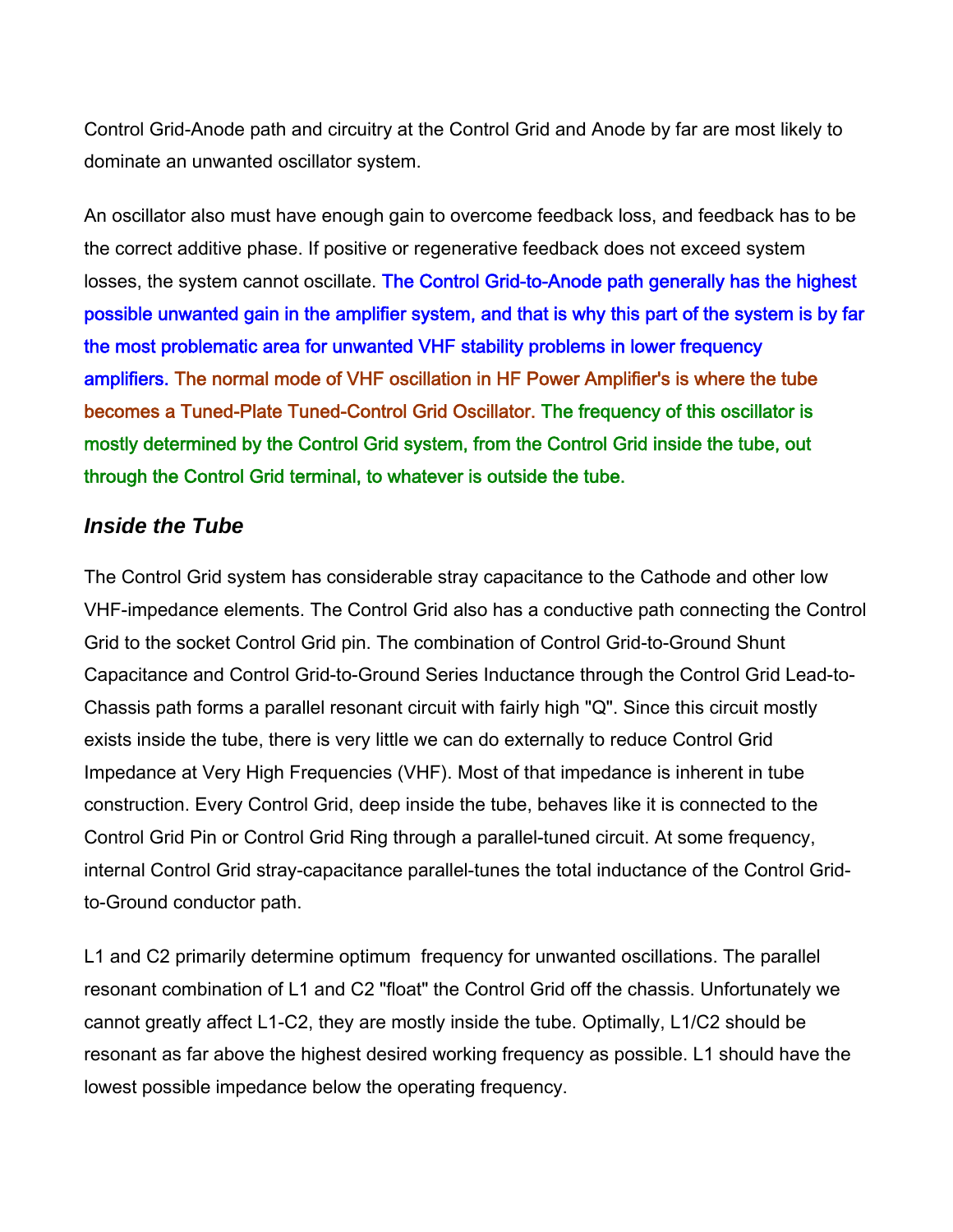L3/C4 (including the C3+C6 path and C5 path) allows the Anode to easily change Anode voltage at VHF with small current changes inside the tube. We want L3/C4 to be resonant below the Control Grid resonant frequency, with the lowest possible reactance. Ideally we would want the Anode to see zero impedance at the frequency where the Control Grid is resonant, but that is impossible. The next best choice is to load the Anode with a perfect termination, like a dummy load, that has low-to-modest resistance to ground. For maximum operating efficiency we want L3 to have minimum series resistance at the desired operating frequency.

The unwanted VHF feedback path, creating an undesired oscillator is through C1.



#### *Anode system path*

The Anode has stray capacitance to chassis and to Control Grid. The long RF connection from Anode-to-Chassis has Series Inductance. This is the Anode's "VHF Tank Coil". Stray capacitance from Anode-to-Ground parallel-tunes the Anode wiring's Inductance. This forms a complex resonant circuit with the Anode components and Anode Capacitance.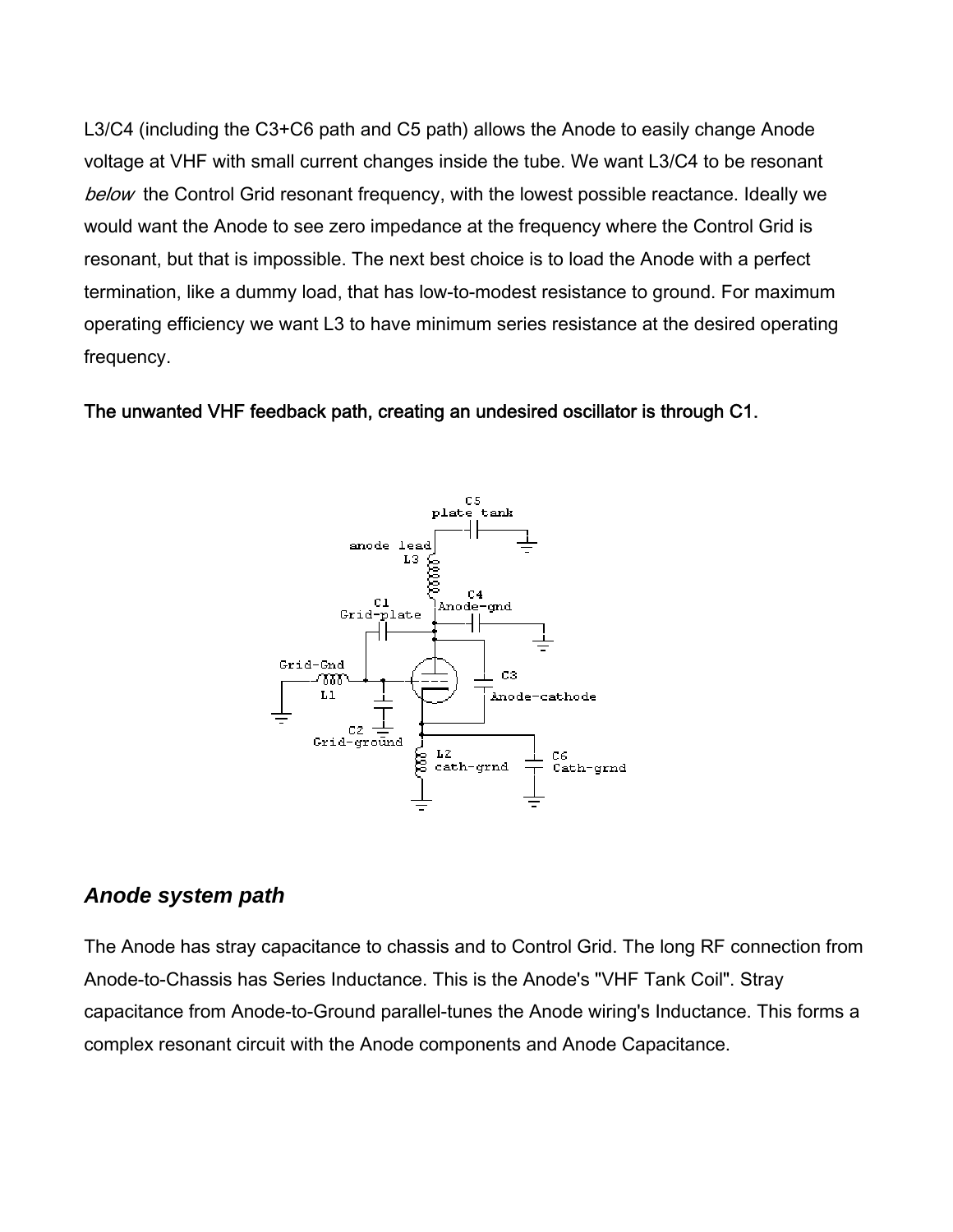

## *Control Grid system path*

The Control Grid has inductance in the connection path from Control Grid-to-Chassis. This is the Control Grid circuit's "VHF Tank Coil". The Control Grid has stray capacitance to chassis and filament. This parallel tunes the Control Grid's Inductance. The Control Grid also has significant internal capacitance to the Anode which forms the unwanted oscillator's primary feedback path. With all of this, the circuit has everything needed to become a Tuned-Plate Tuned-Grid Oscillator if tuning and feedback conditions are right. If feedback loss (attenuation) from Anode-to-Control Grid capacitance is less than tube gain at some frequency, the tube  $may$  oscillate. The final requirement is the phase of unwanted feedback must be an angle value that produces regenerative or positive feedback. These requirements are the same in any oscillator.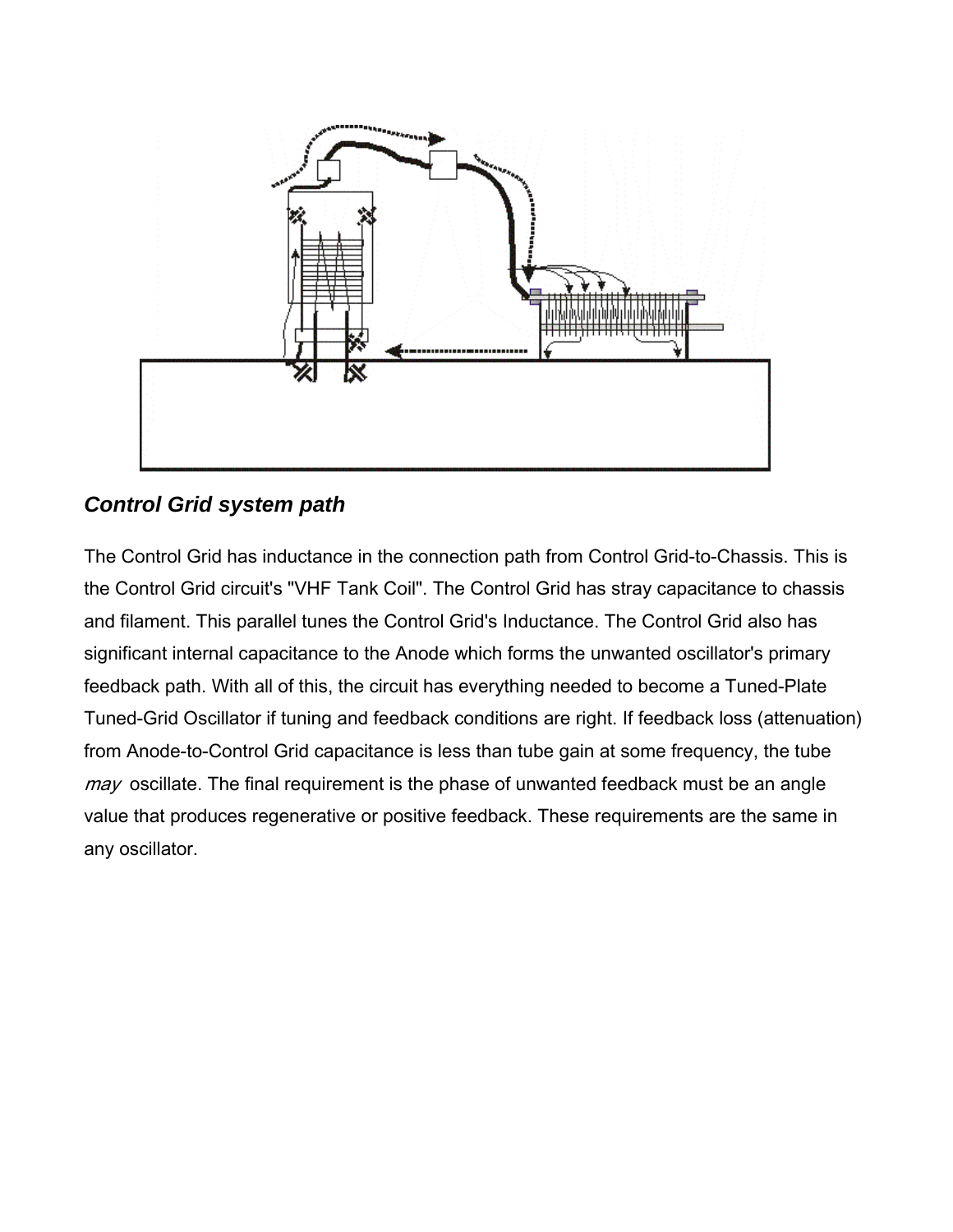The Cathode drive system is normally not part of VHF instability. With a proper input system, the Cathode system has low enough impedance to be considered "grounded".



The suppressor, Rs and L1, in combination with the existing Anode path Z, becomes the Anode-to-Chassis path impedance. This forms the plate load resistance at every frequency. The impedance must be analyzed at every frequency.

The Control Grid path impedance can also be varied, and again must be analyzed at every frequency of concern.

In a Grounded-Grid amplifier, Control Grid Z should be as low as possible at every frequency.

For maximum stability we want the resonant frequency of the Anode, at every frequency where there is significant internal tube gain, to be lower than the resonant frequency of the Control Grid.

#### *Conditions for Instability*

Once again, the conditions required for instability are: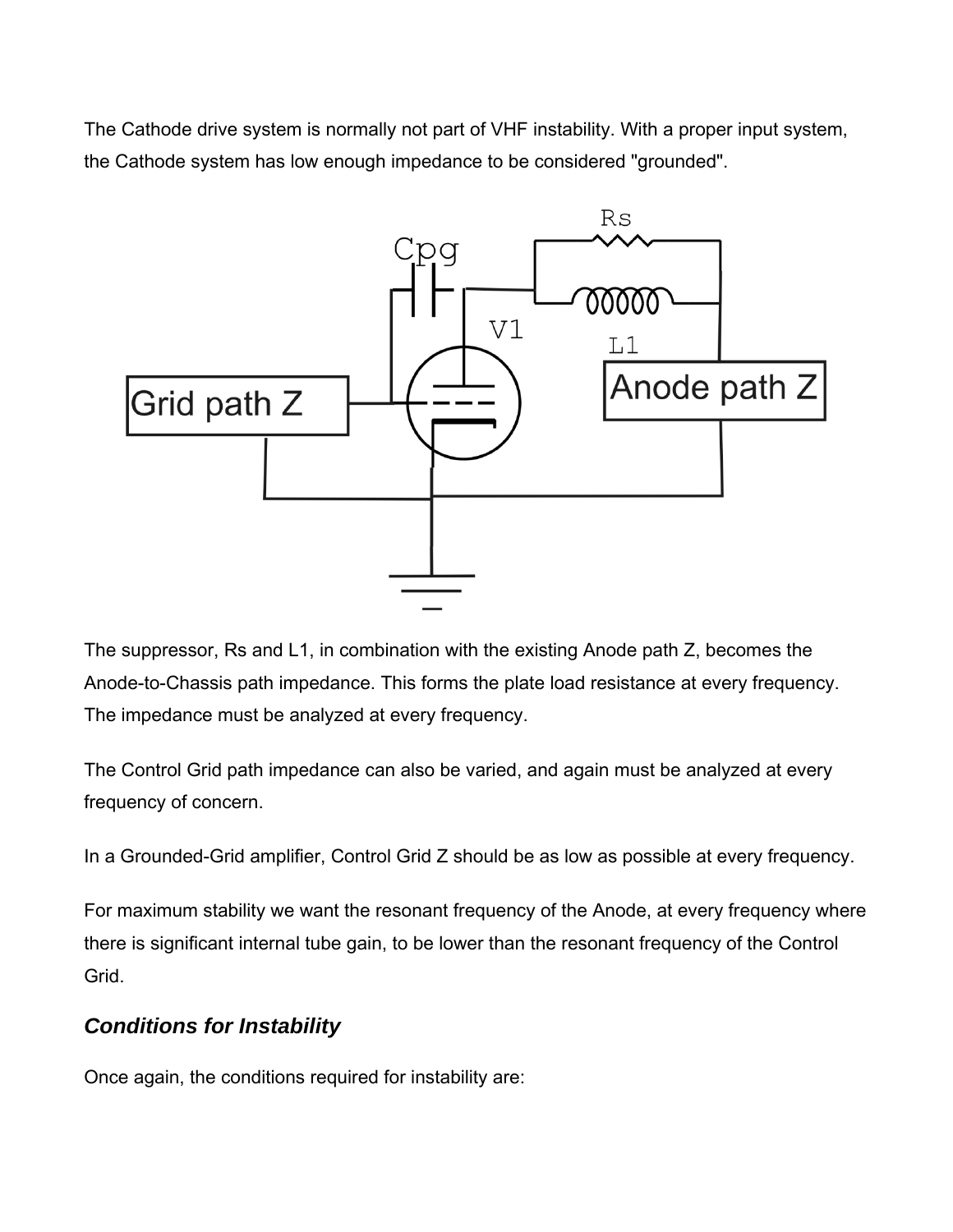- Gain from Control Grid to plate must exceed attenuation or loss in the feedback capacitance path from plate-to-Control Grid
- The Control Grid must have a sufficiently high impedance for the amount of available feedback to cause a stability problem
- The Anode must have a sufficiently high impedance near the same frequency as Control Grid resonance to cause instability
- Feedback phase must be correct to provide *positive* or additive voltage feedback. This best occurs when the plate is resonant near or above the Control Grid's parallel resonant frequency

If any one of the above four requirements are not met, the tube will not oscillate! This is true no matter how high "Q" is in any individual path, or if the tube has suppressors or not. What this means is, we cannot just look at "Q". The problem, while we would like it to be simple with only one possible cause and one universal solution, really involves four distinct but easily understood areas. This is the same with any oscillator, whether the oscillator is desired or unintentional!

#### *The Myth of Parasitics Causing Bandswitch and Tube Failures*

Claims have been made that tubes will remain stable for years, and a "sudden event" (like a photon striking a tube) will make the tube break into an uncontrolled oscillation. Oddly, these claims all come from one source with nothing but the fact "something bad happened" as evidence of parasitics. His evidence of a cure is someone installed his kit and was happy.

We all know, or hopefully we understand, that Oscillators are Oscillators. Oscillations that start cannot stop unless one or more of the four important system parameters above significantly change. Also, an uncontrolled oscillation cannot suddenly start, especially one that has so much feedback it reaches catastrophic levels, unless all of the above conditions are met. These conditions are either met, or they are not met, unless we change something. The notion a healthy system can go along for hours, weeks, or years and suddenly break into an uncontrolled oscillation that damages components is highly unlikely unless a major component significantly changes characteristics.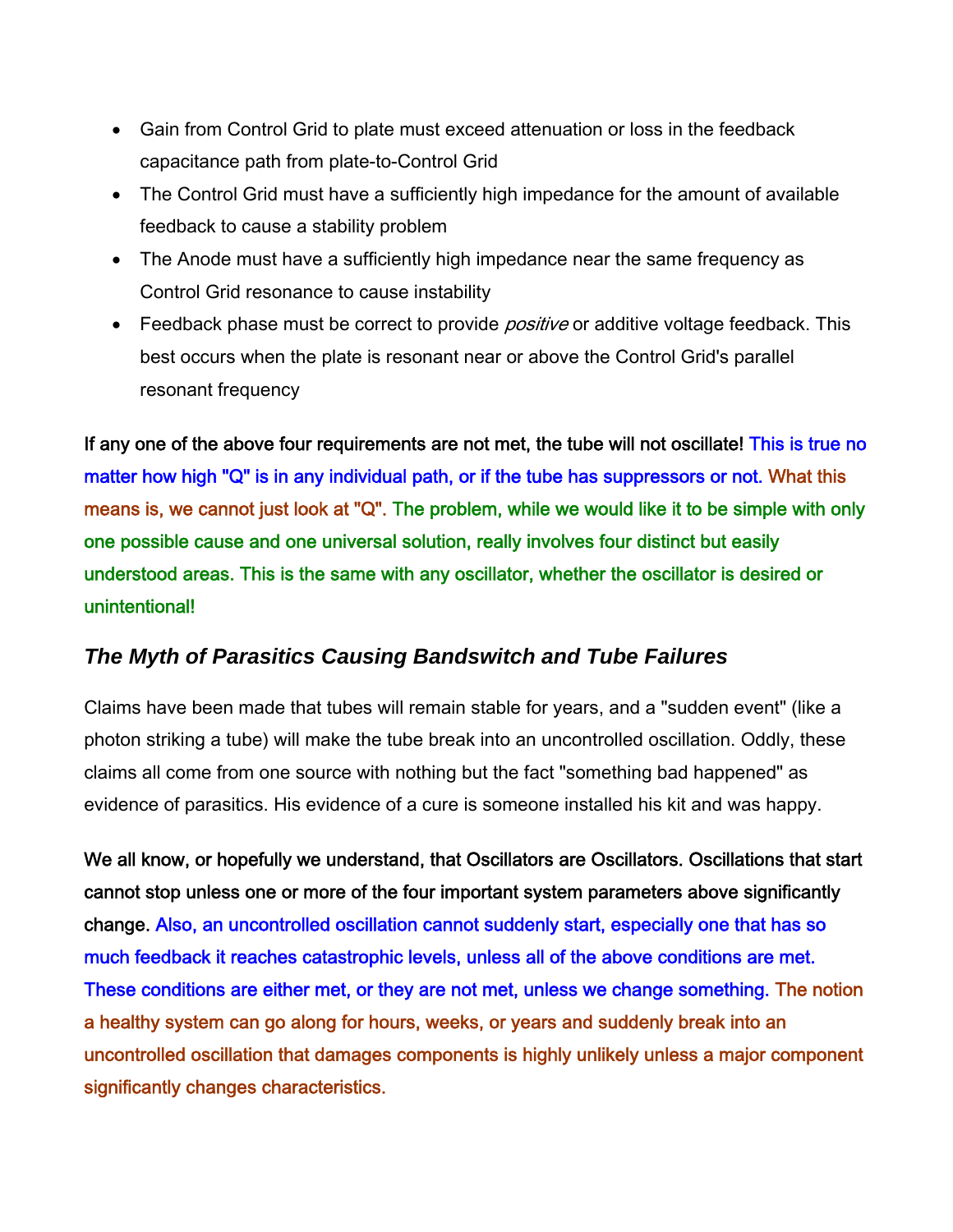Conversely, if the system is stable, one or more of the above parameters must change in a way that allows oscillation. If that happens the tube will oscillate continuously until operating voltages are removed. We can actually intentionally try to create optimum oscillation conditions. I do that to test for stability. Even creating intentional oscillations, nearly all of the time, oscillations are not damaging.

# *Exploding VFO's Anyone?*

Consider the oscillator in a transmitter. The oscillator rapidly comes up to a state of equilibrium and stops increasing in amplitude. We never find an oscillator that can output more power than the same tube can provide operated as an amplifier, as a matter of fact power is always less!

Any claim an amplifier tube that saturates at a few amperes Cathode current can provide 50 or more amperes of "big-bang" current from accidental oscillation is profoundly ridiculous. The Cathode can't magically produce more current as an oscillator than the saturated emission would permit in any other service. Such big-bang claims might make good fictional theater, but they aren't factual.

The most common effect of unwanted VHF oscillations are creation of spurious signals and odd meter readings; *not* bangs, pops, or arced band switches. Bangs and pops are caused by gassy tubes or other problems, while arced band switches (if caused by an oscillation) are generally caused by oscillations at or near the desired operating frequency!

#### *Location of VHF Suppressor*

Most of our modern Power Amplifiers are Grounded Grid (GG) Cathode Driven (CD). Cathode Driven operation requires that one or more Control Grids be directly grounded to the chassis (at least for RF) with the lowest impedance possible.This is necessary to shield the output from the input, and assure operating frequency stability and purity of emissions.

A VHF oscillation, if it happens to occur in an HF Power Amplifier, is almost always rooted in the system behaving like a "Tuned-Plate Tuned-Grid" oscillator. To be most effective, a VHF suppressor must be located between the tube element and a low-impedance path to ground at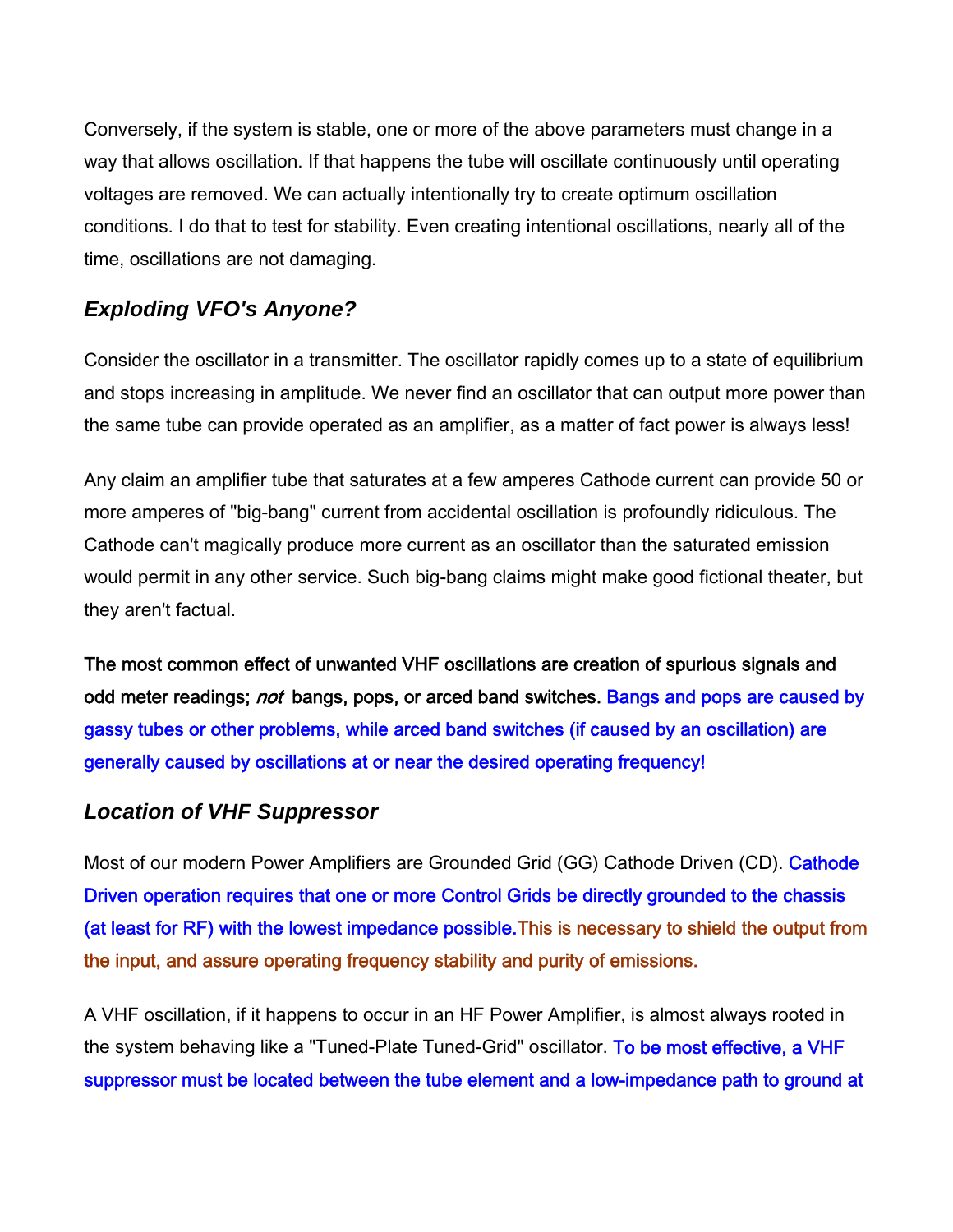VHF. This allows the best loss-loading of the unwanted internal oscillator circuits. The actual working circuit causing a VHF oscillation is almost always entirely different than what appears on the actual component-based schematic. The Cathode, an element commonly involved in low-frequency instability is rarely involved in VHF oscillations, other than supplying electrons and stray capacitance to ground.

Even though the Anode is the second most problematic area, it is an area most easily altered and modified. This is because virtually every Anode has much shorter and wider connection paths to outside tube terminals. Suppressors are normally found in Anode systems, even though other locations can work to suppress oscillations. Locating the suppression in the Anode path generally works best because the Control Grid or Control Grids can remain wellgrounded for RF, provided the best operating frequency performance, and because the Anode connector is often the shortest access point to tube internals.

To be most effective, the suppressor has to dominate the Anode path impedance to chassis. This means the suppressor inductance must be large compared to Anode-chassis path impedance. Short and wide Anode leads, a low VHF impedance plate tuning capacitor that is well-grounded to the main chassis, and compact layout, work in concert to minimize required suppressor inductance.

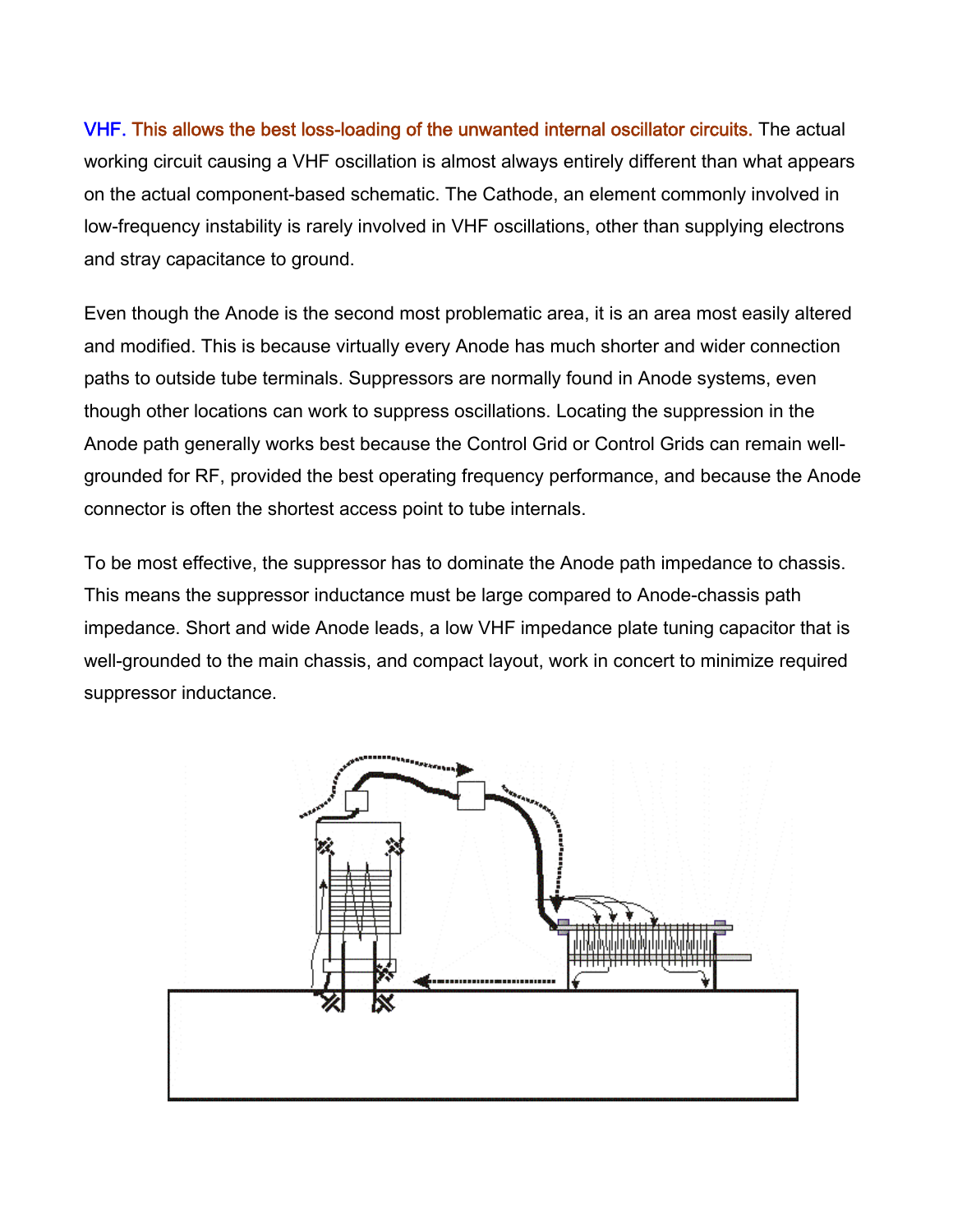#### *The Most Unstable Troublesome Tubes*

The most problematic tubes for VHF oscillation have relatively large elements and long thin leads. Tubes of this type have low gain or are unusable at VHF. This is because elements in the tube (shunt internal capacitance combined with series lead inductances) are actually resonant or connected to outside pins through high VHF impedances.

Internal connecting leads diameter and length are almost always the major concern for parasitic instability. Longer and thinner internal (and external) leads produce less stable and more difficult to use tubes. Long and thin leads move a tube element's natural self-resonance lower in frequency and increase element impedances. This causes unwanted self-oscillation even with tiny amounts of Anode-Control Grid feedback capacitance.

A few examples of troublesome tubes with common instability are the 811A, 572B, 833, 4- 1000A, 3CX1200A7, and 3CX1200D7.

A few examples of troublesome tubes with moderate instability are 3-500Z, 3-1000Z, and 4- 400A.

Examples of tubes having virtually unconditional VHF stability are the 3CX800A7, 3CX1200Z7, 3CX1500A7/8877, 3CX3000F7, 3CX5000, 3CPX5000, YU-156 series.

Looking at the above, tubes with thinnest and longest leads are most troublesome. These tubes also provide poorest intentional VHF performance.

The most troublesome tubes listed above tend to oscillate in the lower-VHF range, between 40 and 120 MHz. The typical instability frequency of an 811A or 572B is around 80-100 MHz, assuming Control Grid leads are short and direct to the chassis.

A very important thing to remember! The closer a tube's instability frequency is to the operating frequency, the more likely it is to have tank-damaging oscillations. This is because the tube might actually oscillate on or very near the tank circuit's resonant frequency. It also is much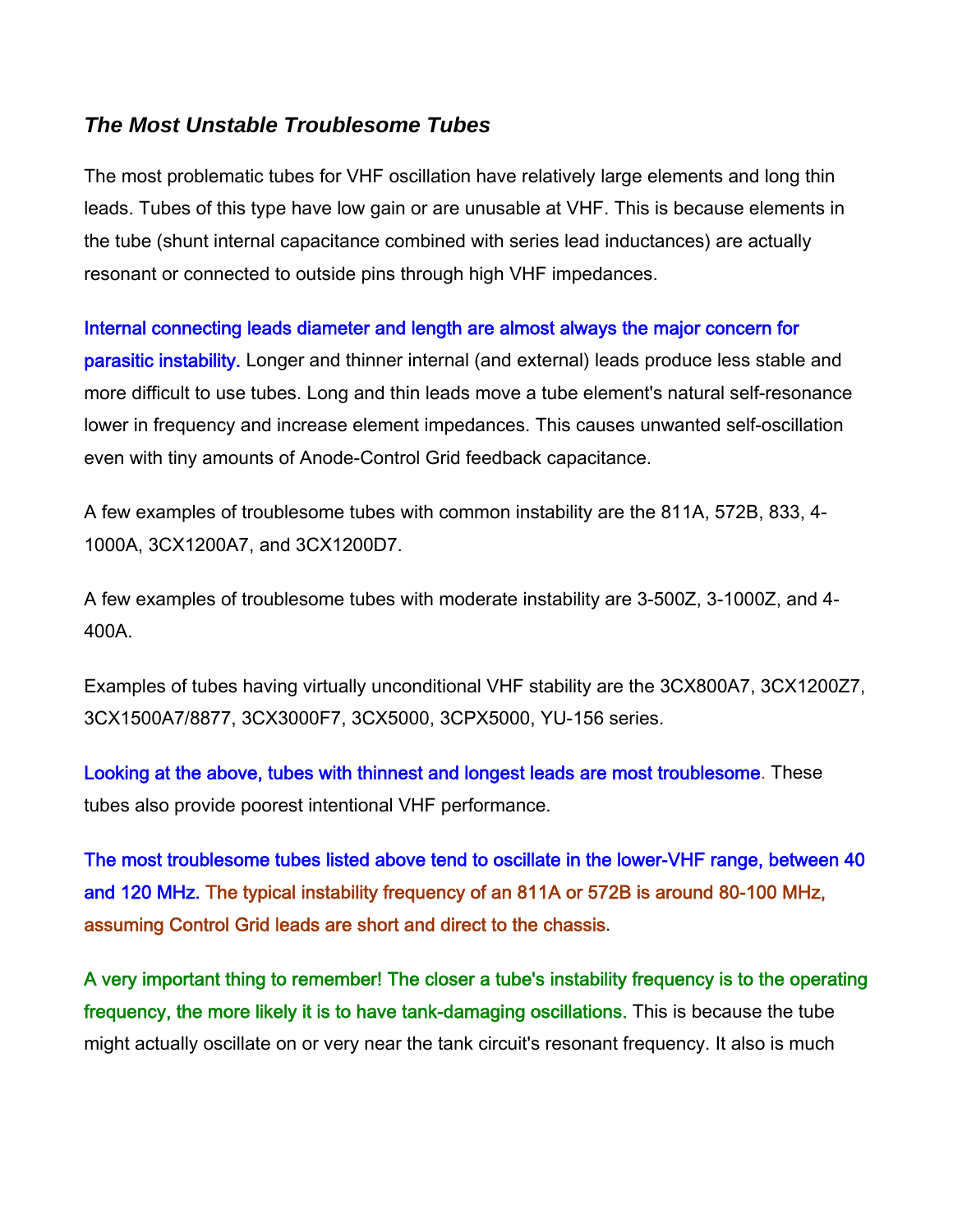more difficult to stabilize a tube with a low Control Grid-frequency resonance without severely impacting desired operating frequency efficiency and gain.

### *Anode Circuit Layout*

Anode circuit layout can contribute to VHF instability. Long thin leads from the tube Anode connector to the chassis at VHF are a problem. Problems can occur when thin and long plate blocking capacitor leads, thin and/or long wiring, and poor mounting of the plate tuning capacitor are used. The Anode path, from tube through blocking capacitor and through the plate tuning capacitor to the chassis, is also an important VHF path. This is true even if the amplifier only *intentionally* operates on HF.

#### *To maximize stability:*

- Use wide Anode circuit leads from the tube to the tuning capacitor.
- Mount the tuning capacitor directly on the chassis, or on a large metallic ground plane area that is thoroughly bonded to the chassis at many points.
- Use a low-inductance plate blocking capacitor.
- Keep all leads as short as possible, even if it is at the expense of "looking pretty" with perfectly aligned 90-degree wiring angles.
- Use the chassis as a ground plane and as an input-to-output shield. Keep the tank circuit's ground connection point common to the Control Grid ground point in a grounded grid amplifier, but NEVER by using long leads. Use the chassis, or any large wide ground plane, for this path. Not wires!
- Don't ground tank capacitors exclusively or primarily to a front panel. Ground them to the same metal as the Control Grid, if possible.

#### *Control Grid Circuit Layout*

The Control Grid circuit layout is probably the single most important area for insuring a stable design. Long thin leads from the tube Control Grid connector to chassis are a problem at VHF. Problems often occur from physically thin and long bodied Control Grid capacitors or thin and/or needlessly long Control Grid wires or wiring. The best idea is to ground Control Grids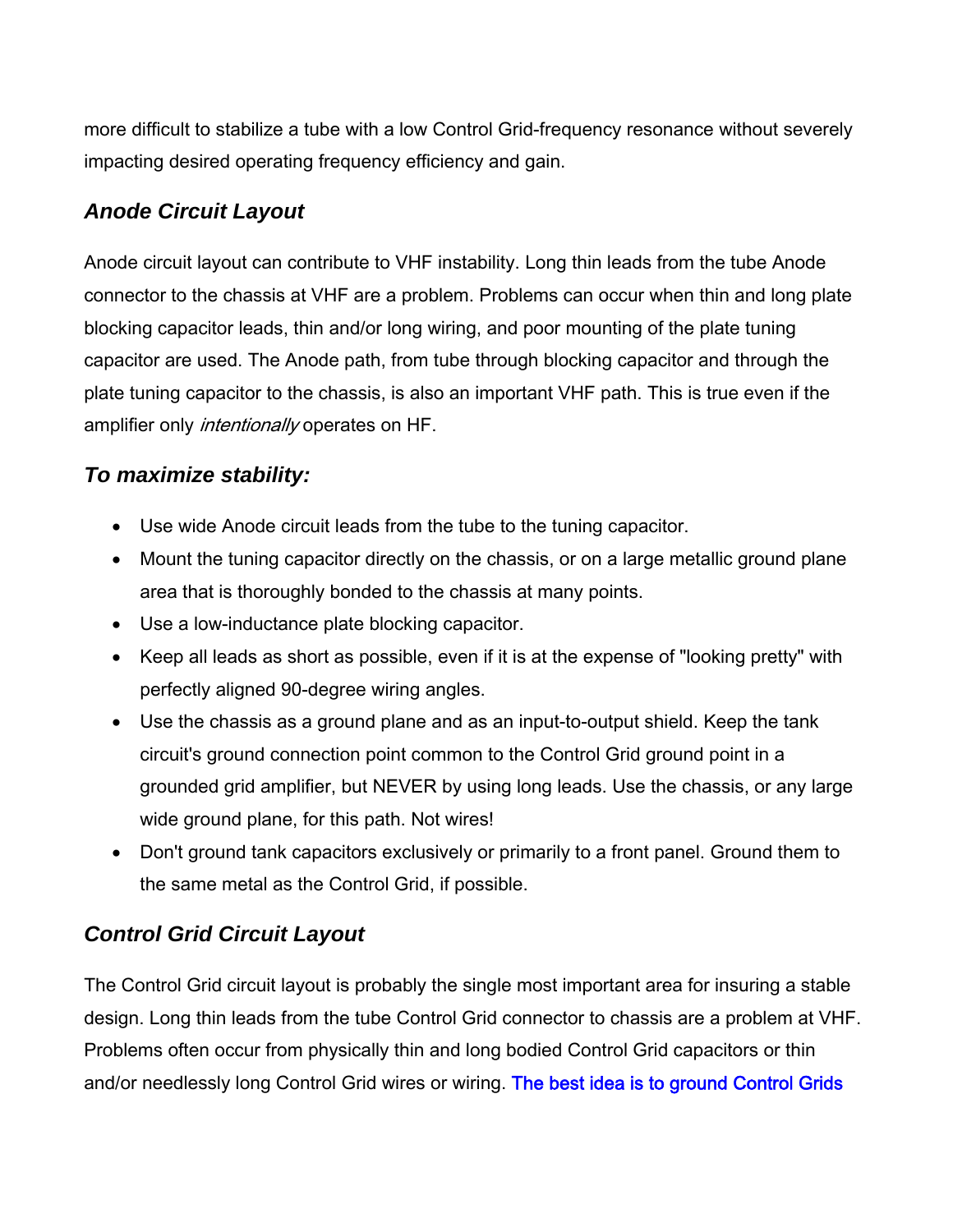directly to the chassis through ground lugs mounted directly on the chassis immediately adjacent to Control Grid pins. Always think "zero length Control Grid leads"!

#### *To maximize stability:*

- Use wide low-inductance Control Grid leads from the tube socket directly to the chassis, connecting Control Grid grounding leads to the closest possible point. Ideally use ground lugs right at the Control Grid pins (rather than using socket mounting screws) for grounding.
- Use Low-Pass Filter Pi-Network or Parallel Tuned Networks as input matching circuits.
- Mount any Swamping or Control Grid Load Resistors right at or on the tube socket so leads are very short.
- Mount the Low-Pass Filter or Band Pass Filter input matching system near the tube, or use exceptionally low-impedance transmission lines to reach the input matching system.
- Keep all Control Grid connections as short as possible, even if it is at the expense of having wiring "look pretty" with all perfectly aligned 90-degree angles.

#### *What Does the Parasitic Suppressor Do?*

The parasitic suppressor normally has two components in parallel, a Resistor and an Inductor. At Low Frequencies, the path through the inductor dominates the system. At Very High Frequencies, the resistor dominates the system (assuming it is a low-inductance resistor). One common problem is people assume brown carbon resistors are non-inductive.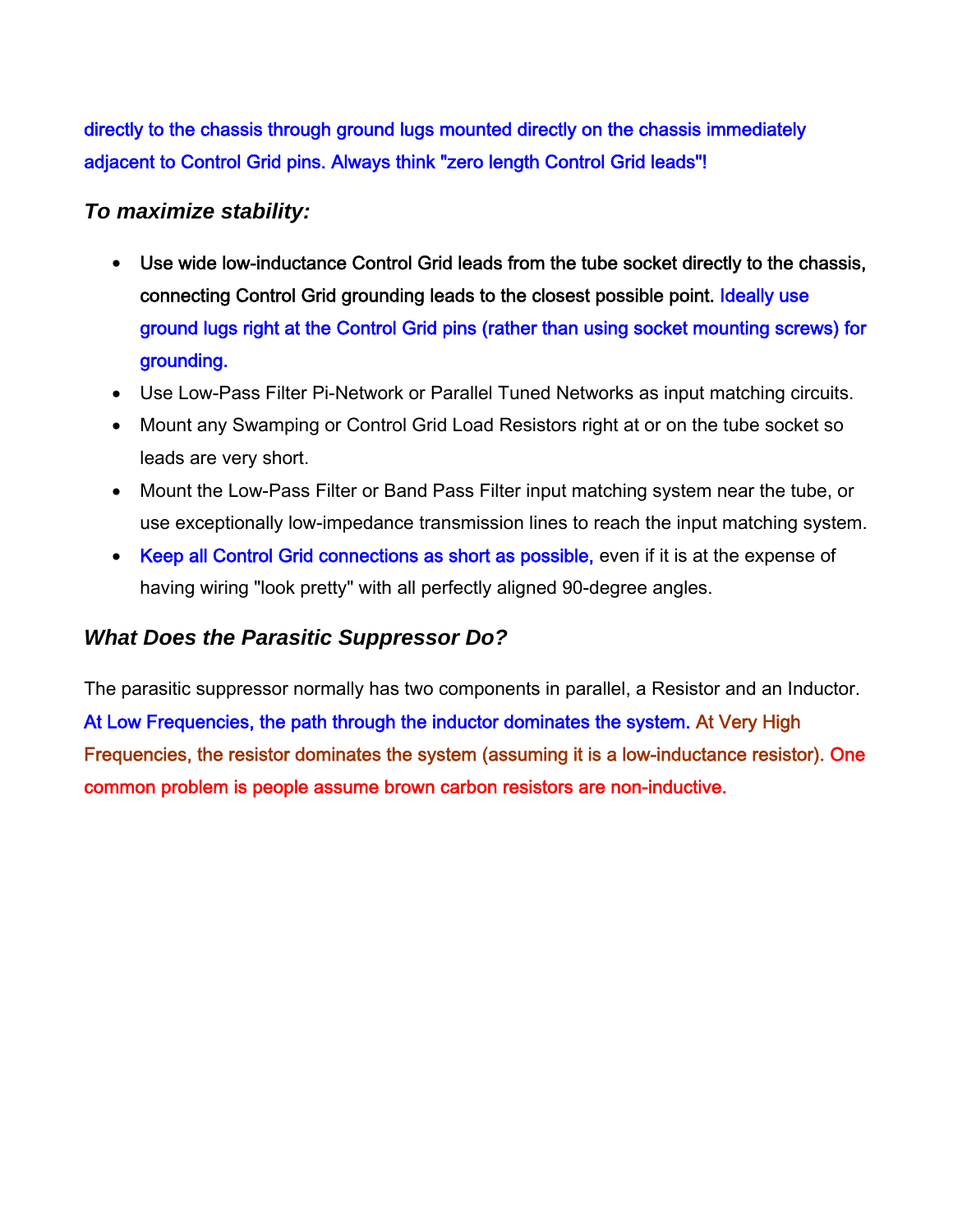

All of the spiral-conductor resistors above have significant inductance at VHF, and make very ineffective suppressors unless the reactance is cancelled. Only the "true carbon composition" resistors are useful in non-resonant standard suppressors.

This is a typical suppressor system, including inductance of the Anode lead:



In this case V1 represents the tube. The following is a simulation of currents in the suppressor: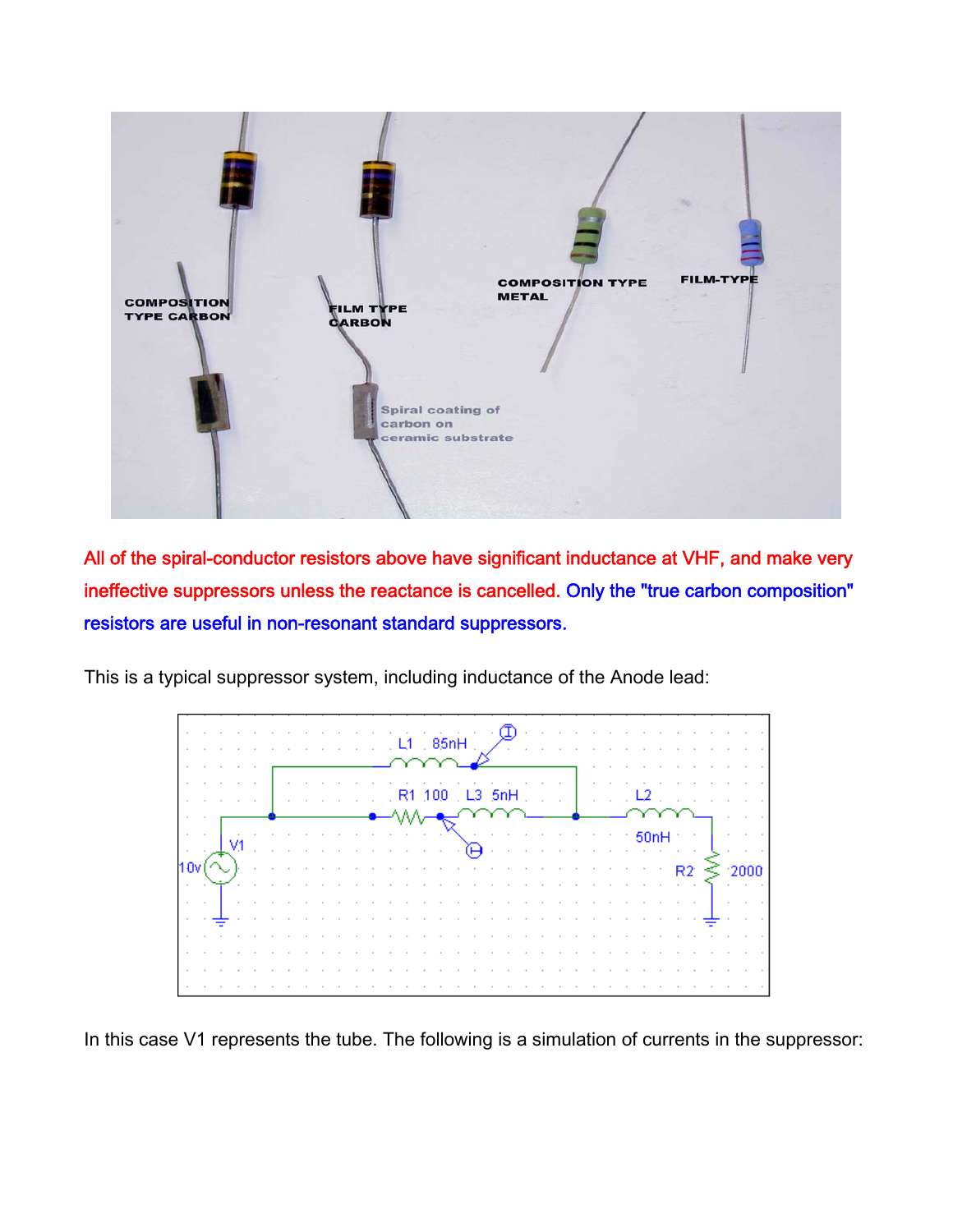

The green curve is current through the inductor, the red curve shows current through the resistor. Starting at 30MHz, the ratio of current in the inductor to current in the resistor is:

| Frequency | I(L1)  | I(R1)  |
|-----------|--------|--------|
| 30MHz     | 0.0047 | 0.0015 |
| 60MHz     | 0.0041 | 0.0026 |
| 90MHz     | 0.0034 | 0.0034 |
| 120MHz    | 0.0029 | 0.0037 |
| 160MHz    | 0.0024 | 0.0041 |
| 190MHz    | 0.0021 | 0.0042 |
| 220MHz    | 0.0018 | 0.0043 |

This tells us something very important. The INDUCTOR dominates only at low frequencies. At 30MHz, current in the inductor is three times current in the resistor.

At 190MHz, in the range of the instability frequency of a 3-500Z, the resistor has twice the current as the inductor.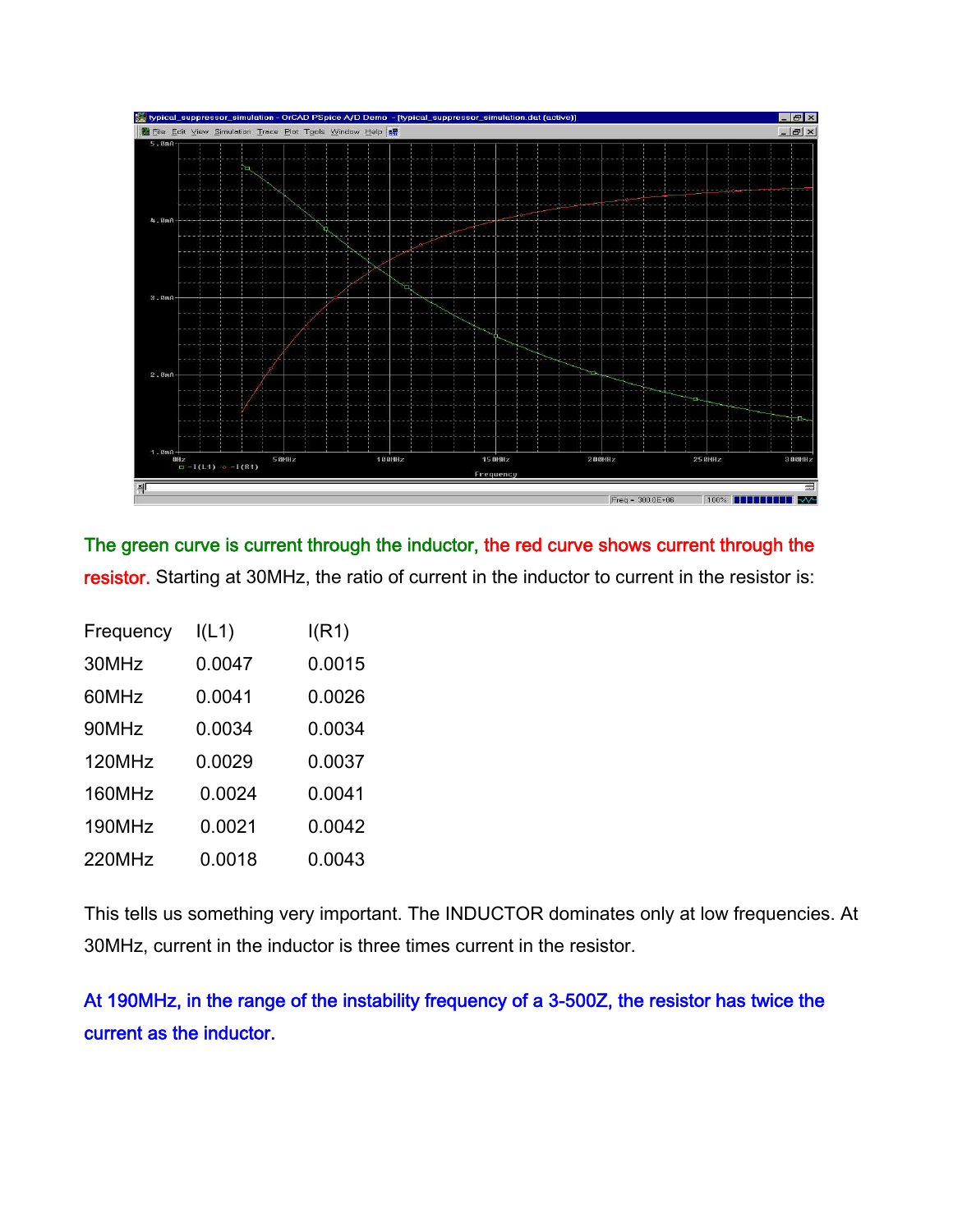This tells us any changes in INDUCTOR design or inductor "Q" (such as use of nichrome wire) mainly lowers low frequency "Q". It would have virtually no effect on very high frequency "Q" of the system.

The dominant factor in controlling VHF "Q" is the resistor value, and any reactance in the resistor path.

The dominate factor in determining HF "Q" and performance is the inductor value, and any changes in inductor "Q".

This has been my point all along with the Richard Measure's nichrome suppressor. Richard Measures claims, incorrectly, his suppressors provide lower VHF "Q" while, in fact, they do exactly the opposite! A typical Richard Measures hairpin suppressor actually produced significantly *higher* system "Q" in the Anode of a 3-500Z (nearly twice the VHF "Q"), because the equivalent Rp of the suppressor in *series* with the Anode lead was lower!

#### *Reducing VHF "Q"*

If we want a lower VHF "Q", while maintaining high HF "Q" and efficiency, the system must shift current into the resistor faster as frequency increases. The suppressor must also have higher Rp, so it dominates the Anode path inductance that is in series with the suppressor.

While Richard Measures openly touts his "low-Rp suppressor", the fact is a low Rp suppressor results in higher Anode system "Q"!

#### *A Truly Improved Parasitic Suppressor*

In order to improve VHF stability by reducing VHF "Q" and reduce VHF gain, we must have a series resistance dominate the Anode system's impedance at VHF. This means, in a frequency sweep simulation, the ratio of currents in the resistance to current in the inductance must be as high as possible. Let's call that slope the rate of transfer.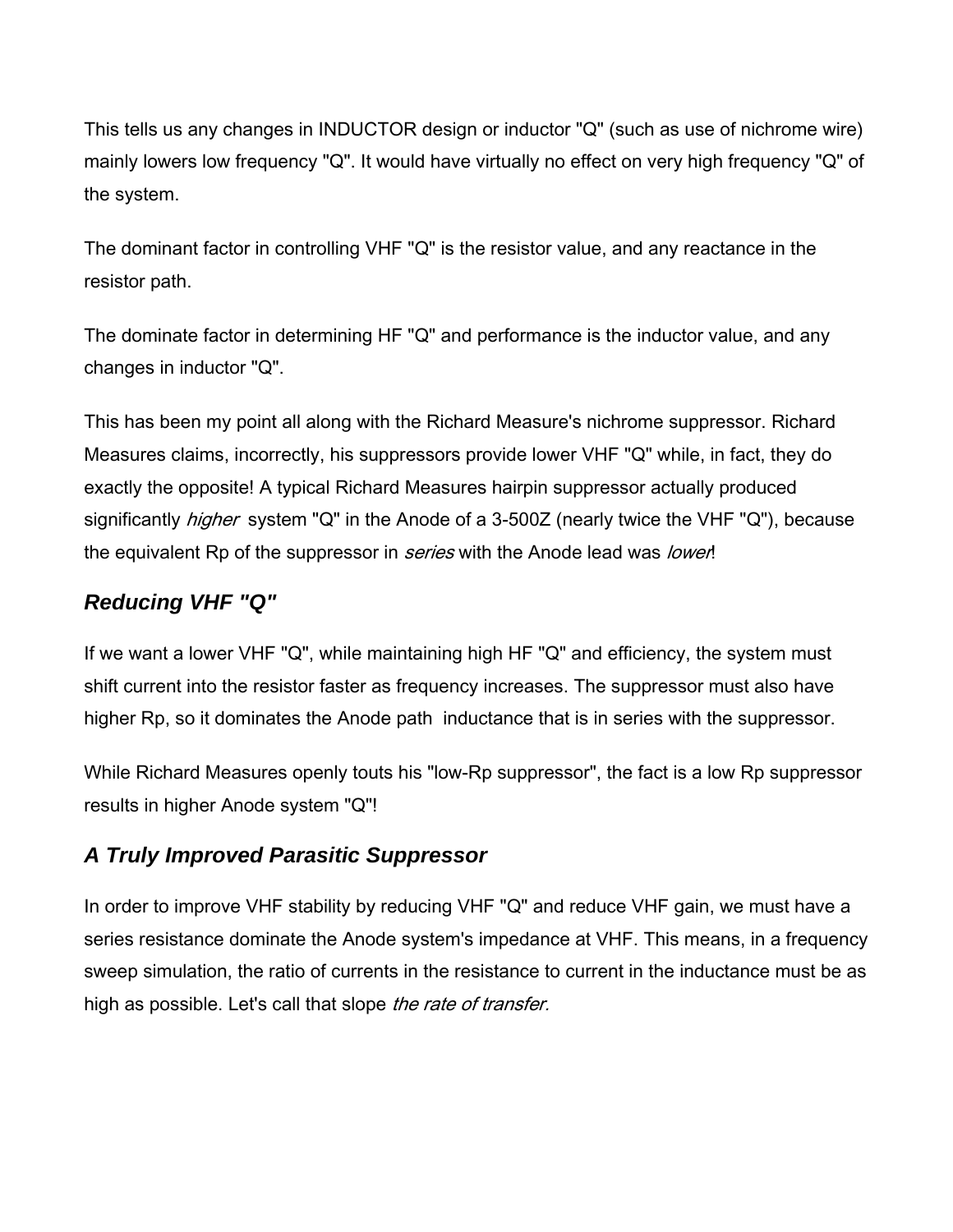The rate of transfer can be increased by adding a small value of capacitance in series with the resistor:



The old suppressor was:

| Frequency      | I(L1)  | I(R1)  | Ratio |
|----------------|--------|--------|-------|
| 30MHz          | 0.0047 | 0.0015 | 3     |
| 60MHz          | 0.0041 | 0.0026 | 1.6   |
| 90MHz          | 0.0034 | 0.0034 | 1     |
| <b>120 MHz</b> | 0.0029 | 0.0037 | .78   |
| 160MHz         | 0.0024 | 0.0041 | .58   |
| 190MHz         | 0.0021 | 0.0042 | .5    |
| 220 MHz        | 0.0018 | 0.0043 | .42   |
|                |        |        |       |

The new one:

| Frequency | I(L1)  | I(R1)  | Ratio |
|-----------|--------|--------|-------|
| 30MHz     | 0.0069 | 0.0026 | 2.6   |
| 60MHz     | 0.0050 | 0.0055 | .9    |
| 90MHz     | 0.0027 | 0.0052 | .52   |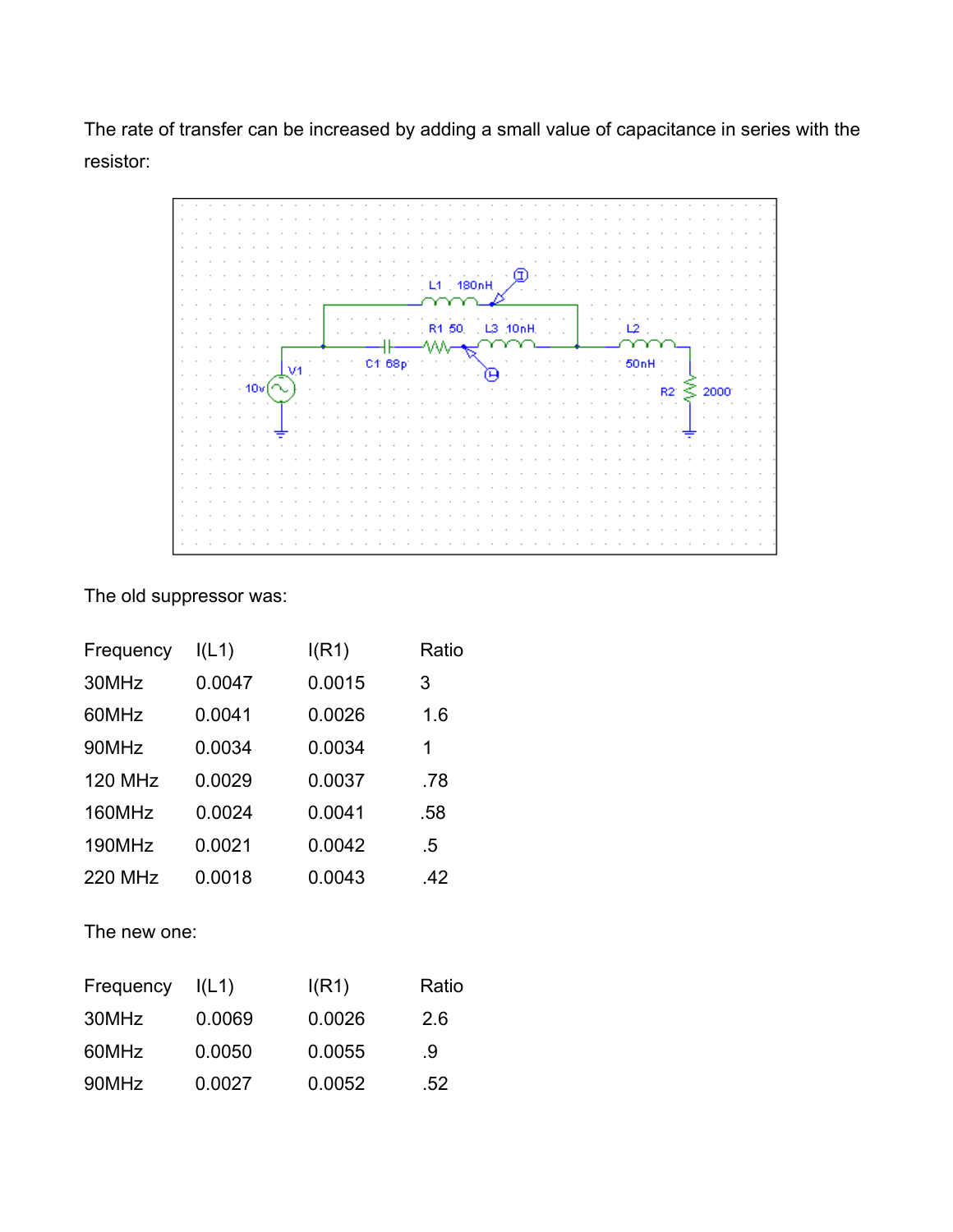| 120MHz | 0.0019 | 0.0050 | .38 |
|--------|--------|--------|-----|
| 160MHz | 0.0013 | 0.0048 | .27 |
| 190MHz | 0.0011 | 0.0047 | .23 |
| 220MHz | 0.0009 | 0.0047 | -19 |

Graphically we see the currents are:



The green curve is current through the inductor, the red curve shows current through the resistor. Notice how flat current is in the resistor, and how sharp roll off of current in the inductor becomes.

This means we will have very low Anode SYSTEM "Q" starting at a low VHF frequency of 50-60MHz, and continuing up to UHF. Dissipation in the resistor is still reasonable at HF, efficiency and tank "Q" at the operating frequency remain high, yet VHF suppression is greatly improved.

Optimum resistor value can be determined by network analyzer measurements, or determined empirically.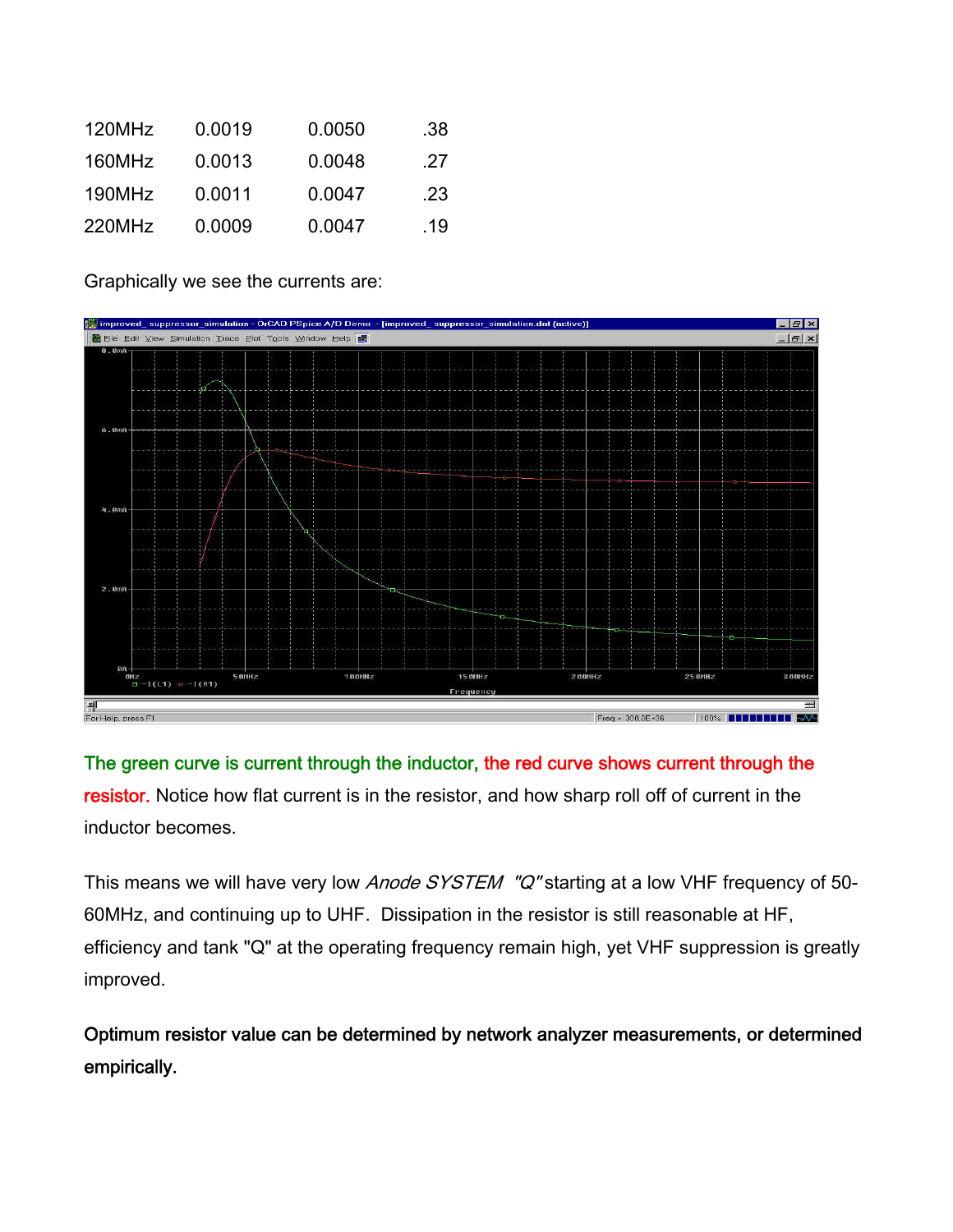If the Anode path to chassis is long and thin, the VHF impedance will be very high. A high Anode path impedance (thin or long leads) requires higher values of resistance, because we want the resistor to dominate the Anode system impedance. The best value for a resistor is generally one that is approximately equal to, or slightly higher than, the Anode path reactance at the frequency of instability. This ensures an upper-VHF "Q" approaching 1, and a broad dampening bandwidth.

That impedance can be measured on an impedance test set, or through other methods by creative engineers or technicians. As a general rule in good HF tank systems, long, thin, Anode leads (i.e. 811A's) require 100-150 ohms of resistance while shorter thicker Anode leads (i.e. 3-500Z) require 30-100 ohms of resistance. Stable tubes with external Anodes can often use natural Anode lead resistance of brass or other materials, or even hairpins, to adequately dampen Anode path reactance. Exceptionally stable tubes with short internal Control Grid leads exiting on a Control Grid ring often require no suppression at all, if the Control Grid ring is grounded directly to the chassis.

At the frequency of instability, the suppressor inductor must present significantly higher reactance than suppression resistance values. The high inductive reactance causes the majority of current to flow through the suppressor resistor at very high frequencies, not through the inductor.

Looking at amplifier designs, we will find tubes like 811A's generally have higher resistor values and many turns in the suppressor inductor. Tubes like 3-500Z's have significantly fewer turns, especially when Control Grid leads are kept very short and direct to the chassis, and can use lower value resistors.

#### The less stable the tube at low VHF, the larger the inductor must be.

The longer and thinner the tank leads to the tank input variable capacitor and the longer the capacitor to chassis path, the higher suppressor resistance and inductance must be.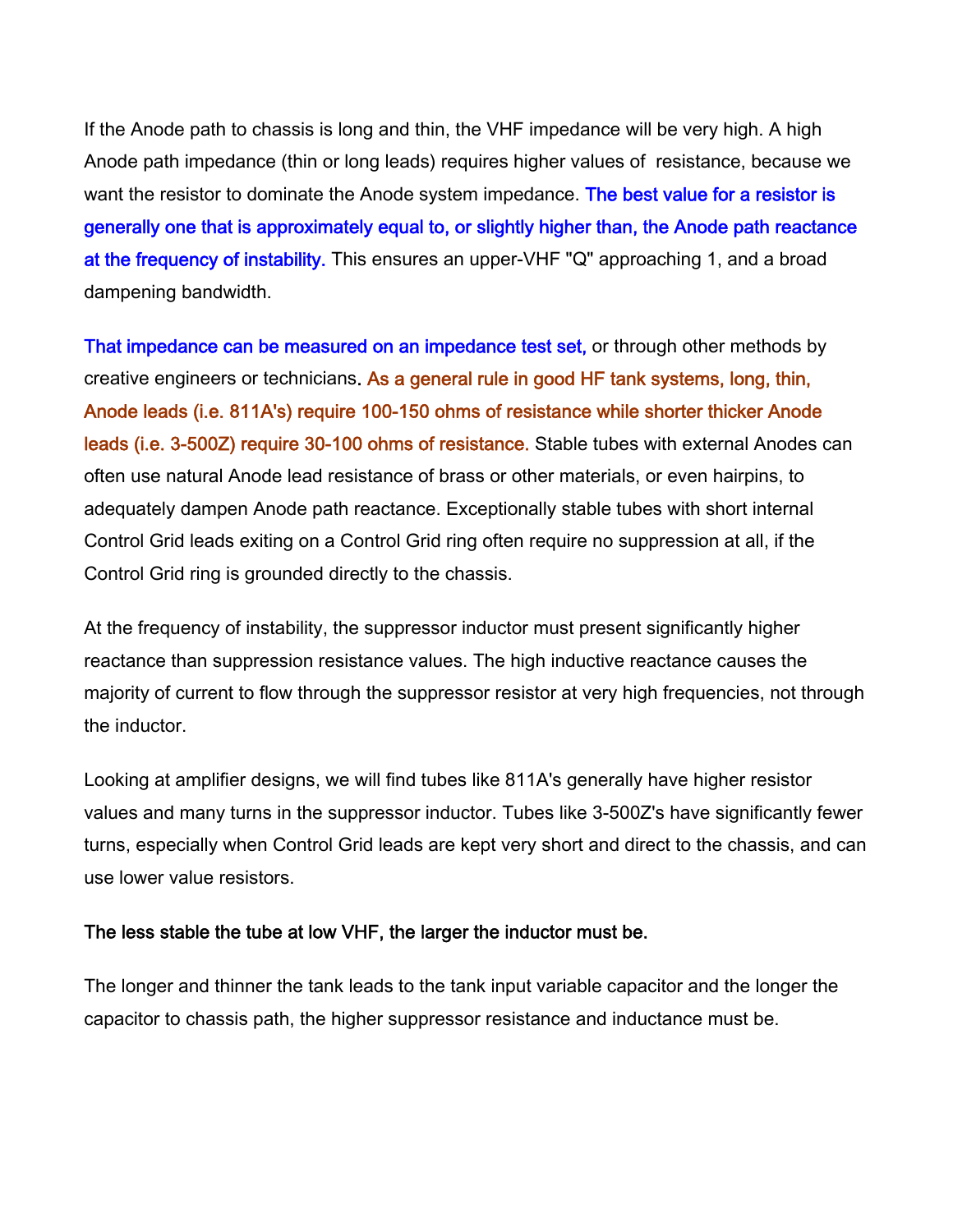One way to view this is to consider the frequency response of a Hi-fi amplifier. Larger values of plate load resistors in amplifier stages reduce higher-frequency gain. The same is true in RF power amplifiers. Lower frequencies of instability require larger inductors, so the RF path is shifted over to the resistor at a lower frequency.

## *Uses For Improved Suppressors*

Series-resonant suppressors are used with slightly inductive resistor paths, and larger-thannormal shunt inductors. A small capacitor is placed in series with the slightly inductive resistor path, and this capacitor series-tunes the resistor path to a very broad VHF resonance. This results in a very rapid shift of current into the resistor as frequency is increased. This works well with amplifiers operating at 1/3 to 1/2 the instability frequency. It minimizes resistor heat on upper HF while providing perfect lower or mid-VHF stability.

Typical amateur applications for shunt L series R-C suppressors are 3CX1200A7, 3CX1200D7, 572B and 811A tubes.

Shunt suppressors with series-resonant tuning to ground are also sometimes used, the normal application is very high power stages with substantial Anode-to-tank currents. These suppressors consist of a series R/L/C system, where the C is normally just stray capacitance to the tube Anode. Sometimes these suppressors take the form of a ferrite block placed between the Anode and chassis. The inductance of the block series-tunes stray capacitance, and the losses act like a damping resistance in series with the Anode-to-chassis path. I've stabilized 50-100kW VHF transmitter designs using shunt suppression.

#### *Other Instability*

Some Power Amplifier systems are prone to oscillation at low frequencies. Yaesu and Dentron amplifiers using 572B's, and the Collins 30L1 amplifier using 811A's are good examples of production amplifiers with stability problems. These amplifiers tend to oscillate NEAR the operating frequency. All of these amplifiers, except the Yaesu, use tubes with high Anode-to-Control Grid feed-through capacitance and no neutralization. Worse, the Collins floats the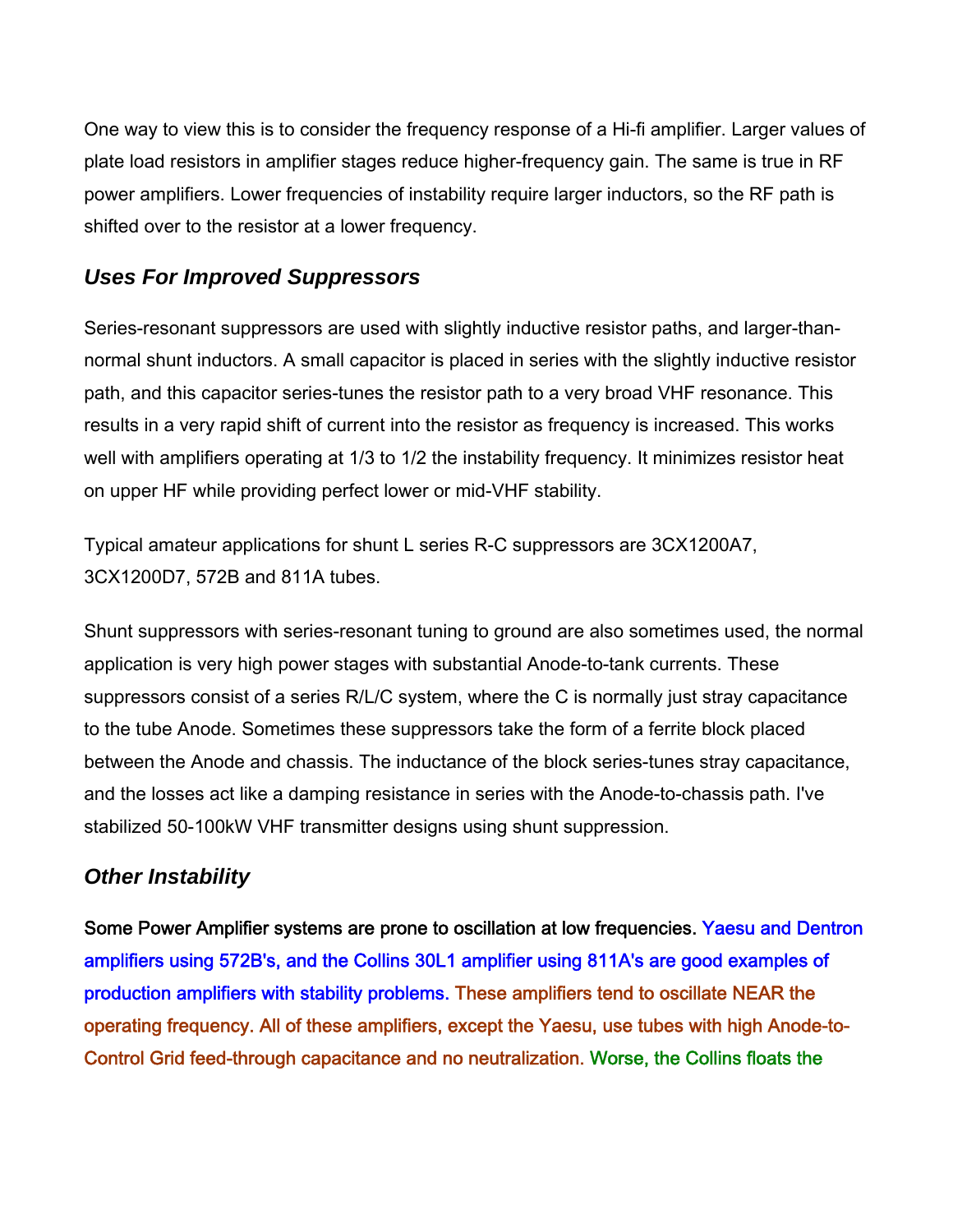# Control Grids for RF, reducing the already poor isolation of Anode-to-Cathode feedback path in the 811A.

Yaesu uses one of the poorest engineered feedback systems of all, with a capacitor from the output of the Pi section back to the Cathode! Phase shift in that path would vary wildly with tank circuit tuning and load impedance on the PA, as would the amount of feedback!

The Yaesu amplifier is a particular problem with Chinese 572B tubes, because Control Grid mu is lower. Negative Control Grid bias has LESS of an effect on Cathode current, so the Chinese (and Russian) tubes draw extra quiescent current when the antenna relay is open. This additional current allows the tube to amplify while the amp is in standby. Since the antenna and input source are removed in standby, and the improperly designed feedback path to the tank output remains in place, the PA oscillates near the operating frequency with no load! Voltage in the tank builds up to many thousands of volts because energy is not extracted to a load. The fact the oscillation is at a low frequency allows the bandswitch to see the full voltage, and it often fails.

Amplifiers can create extremely large voltages when RF is applied and a load is not present!

#### *All of the amplifiers discussed above would be greatly improved by:*

- Adding a proper bridge neutralization circuit like Heathkit, Ameritron, and Gonset used in 811 amplifiers.
- Grounding the Control Grids either directly or through low reactance very-short-lead capacitors, directly between the socket's Control Grid pin and chassis.
- Using the improved suppressor outlined above to de-"Q" the amp at lower VHF.

#### *A Bad Control Grid Idea commonly used called the "Super Cathode Drive"*

Floating Control Grids on capacitors to add "Negative Feedback" is one of the 'worse things' every done in Grounded-Grid Triode Power Amplifier's. This bad idea appears in the Collins 30L1, 811A RF Power Amplifier, and Japanese manufacturers copied the bad idea into their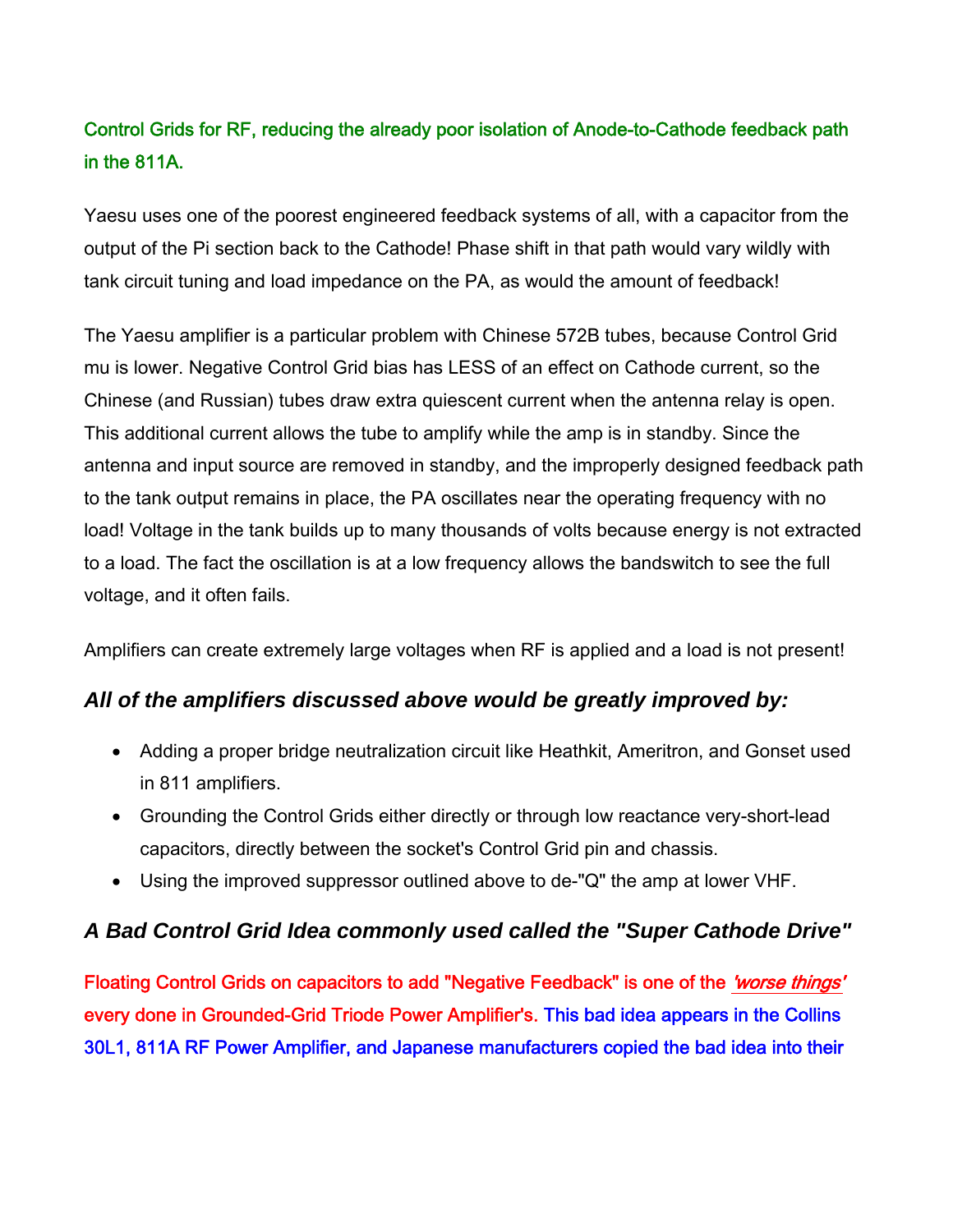Power Amplifiers. Heathkit was also a victim of this engineering gaff in the SB-220 and SB-221 amplifiers. Here is how it started and filtered through Ham gear:

When I was designing Power Amplifier's in the late 1970's and early 1980's, an employee of Eimac (who was also an author of many articles and a popular Radio Handbook) put considerable pressure on me to float the Control Grids of 3-500Z Power Amplifier's through small mica capacitors. He called the circuit a "Super-Cathode Driven" amplifier. He wrote letters and called frequently, asking why I would not float the Control Grids through small mica capacitors.

This quite likable fellow creatively "borrowed" this idea from the Collins 30S1, which was actually a proper application for this type of system. This system works in the 30S1 because it is a class AB1 Cathode-Driven 4CX1000A Tetrode. The 30S1 with it's Tetrode, using the floating-Control Grid circuit, has zero Control Grid current, unlike later Triode "copy-cats". The Control Grid has very high impedance all through the RF cycle. The high Control Grid-Cathode impedance does not shunt the upper capacitor divider with the low drive-varying Control Grid resistance of stages with Control Grid current. Essentially R1 (see the circuit below) is infinite in the Collins 30S1. The 30S1's Tetrode, unlike Triode copy cats, has a directly grounded screen. The screen shields the RF input (Cathode) from the RF output (Anode).

The theory seems pretty simple on the surface. Floating Control Grids through small mica capacitors forms a capacitive voltage divider, with the small Control Grid-to-ground bypass capacitors forming the grounded half of a capacitive voltage divider. The small internal Cathode-to-Control Grid internal tube capacitance forms the upper leg of this voltage divider. Driving power requirements are increased by this negative feedback (the Control Grid partially follows the RF Cathode voltage, reducing effective Control Grid/Cathode voltage and reducing effective driving power applied to the Control Grid). In theory, the amplifier should be "cleaner" and, with reduced power gain, be a closer match to higher power exciters.

After some thought, experiments, and questioning other engineers, I found no one actually measured performance or calculated feedback over a wide range of operating frequencies and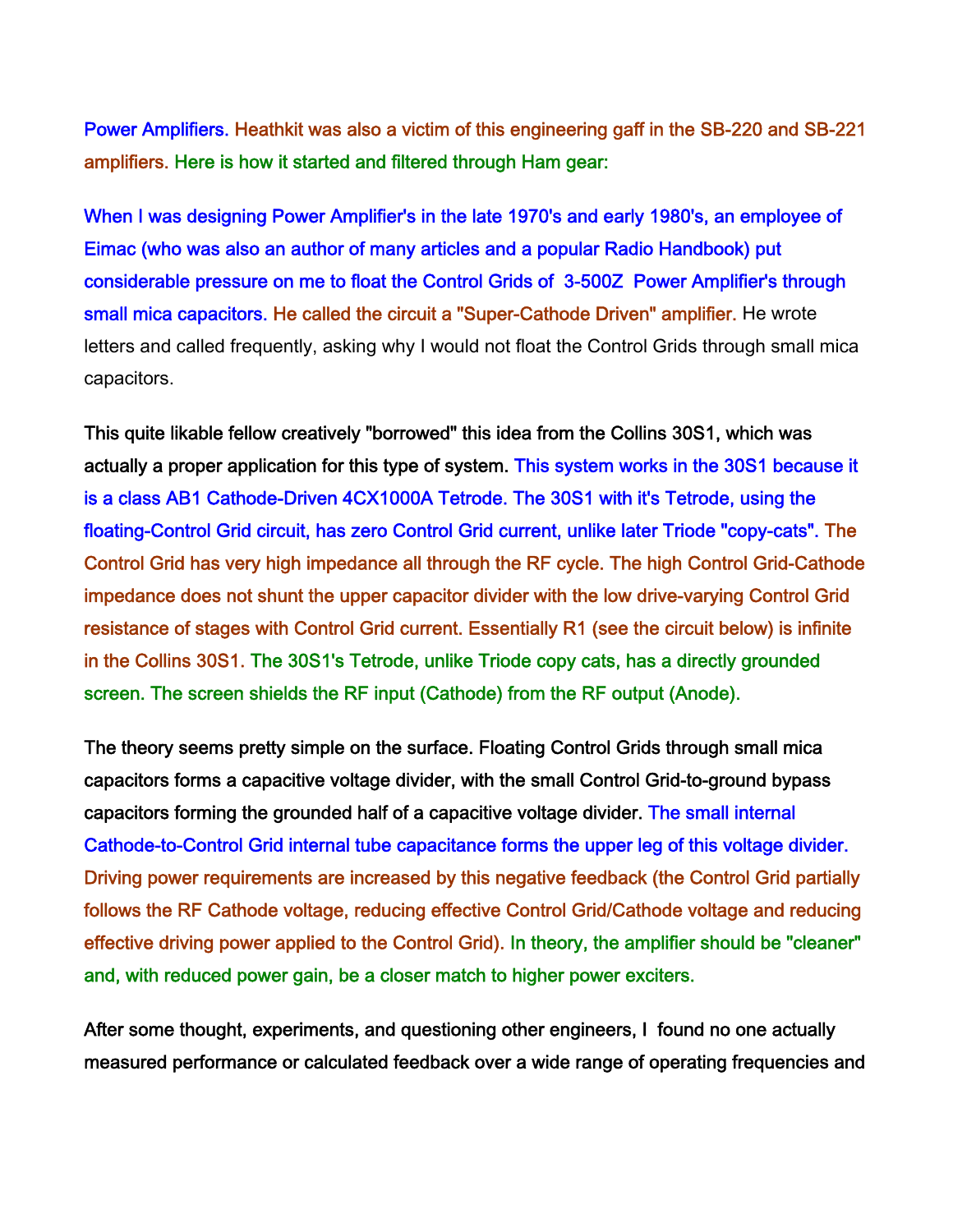Control Grid currents. It was assumed since everyone did it and an Eimac staffer endorsed it, super-Cathode was already confirmed technically sound.

#### *Good Feedback Dividers*

In a good capacitive divider, sampled feedback voltage would be constant in both amplitude and phase regardless of frequency, power levels, and tuning. To be a "good" capacitive divider, the reactance of capacitors C1 and C2 would have to totally dominate system impedances. This is where the wheels fall off "super Cathode drive".

The basic circuit the Eimac marketing engineer and prominent handbook author promoted, and that Heath and others used, was similar to this circuit:



- The Control Grid connects at the junction of C1 and C2, while the Cathode connects to the top of C2.
- C2 is the internal stray G-K capacitance of the tube
- R1 is the time-varying Control Grid to Cathode impedance
- R2 is only added to allow us to see the input impedance change of the divider on the SPICE model.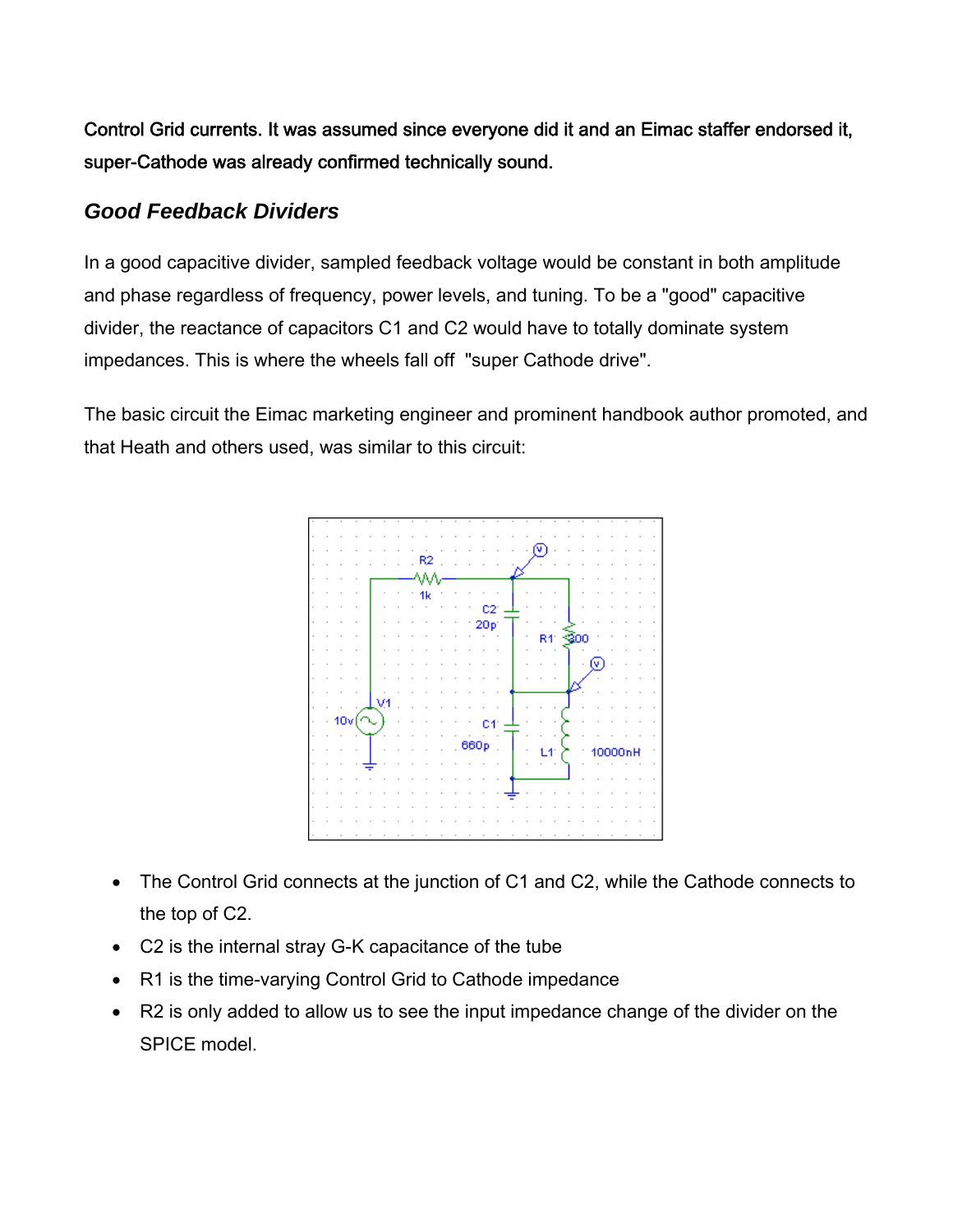

*Sweeping the system from 100KHz to 30MHz shows the following:* 

We find a huge spike in Control Grid-to-ground impedance at 2MHz, and very uneven response above that range. By manipulating the value of L1 (the Control Grid chokes) we can move the spike around, but we are ALWAYS left with some low frequency where the Control Grid isn't grounded! The Heathkit SB-220, for example, peaks below the 160-Meter band.

This is a very *serious* violation of good engineering practices in any Grounded-Grid Power Amplifier, and is actually at the root of VHF and HF stability problems in a few popular Power Amplifier's. Collins, for example, had a series of field modifications to the 30L1 Control Grid system. They kept moving the spike around, trying to stabilize the amplifier. The best idea for the 30L1 Collins would have been to abandon the silly notion this system adds stable controlled negative feedback, and change the amplifier back to a true grounded grid with neutralization. If Collins wanted negative feedback in the 30L1, the PROPER method would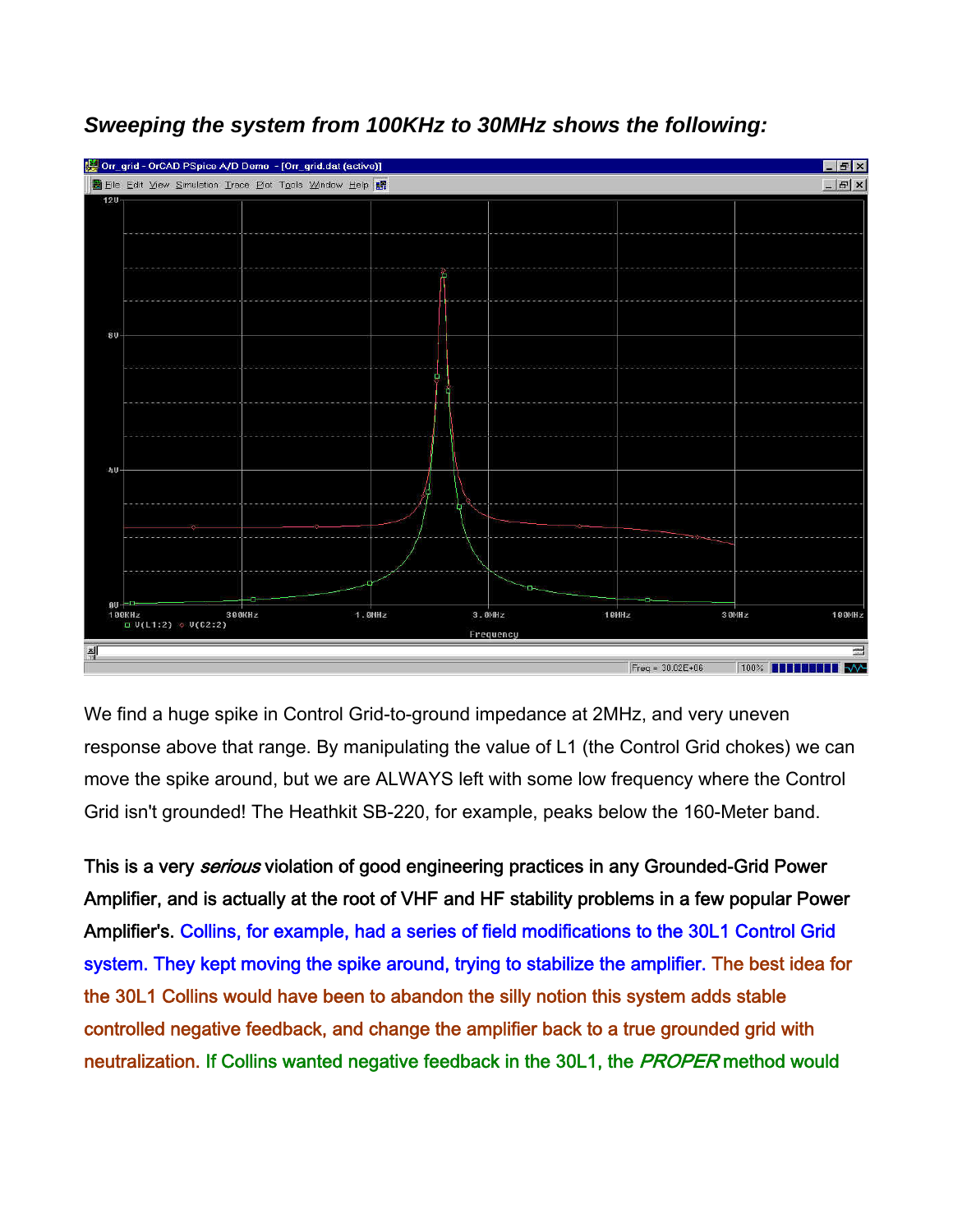# have been the addition of a resistor in series with the Cathode feed point near the tubes! We never want to float the Control Grids in a Grounded-Grid Triode amplifier.

There are obviously several major flaws with the super-Cathode drive concept. Control Grid current causes Control Grid-to-Cathode impedance to constantly vary with drive level. When Control Grid current is absent, the Control Grid-to-Cathode impedance is nearly an open circuit. Control Grid-to-Cathode capacitance dominates the upper half of the divider, and everything appears to work as planned. Unfortunately, a problem appears whenever the Control Grid draws current. Even the tiniest amount of Control Grid current causes Control Grid-to-Cathode impedance to decreases rapidly. With only a few dozen milliamperes of Control Grid current, Control Grid impedance drops to a few hundred ohms or less. As Control Grid current is drawn, the decreasing Control Grid impedance dominates the upper leg of the voltage division circuit!

There are also new potentially destabilizing resonances added in the Control Grid path.

#### *This system causes four major problems:*

- Control Grid drive is effectively reduced as operating frequency is increased. This is the opposite of what we need! We need more drive to offset system inefficiencies on higher frequencies.
- Feedback starts to show significant phase-lag with increased drive, especially on lower bands.
- Control Grid-to-chassis impedance at VHF and LF is increased, making the amplifier much less stable. An SB-220 Heathkit amplifier for example required nearly twice the parasitic choke inductance when the "super Cathode" circuit was used. Still, because of pressure from this person, the circuit was added!
- Protection for the exciter and Cathode system, in the event of a tube arc, is greatly reduced.

When I tested several amplifiers with this alleged "super-Cathode" system added, IMD performance became *significantly worse* under some operating conditions. Stability also